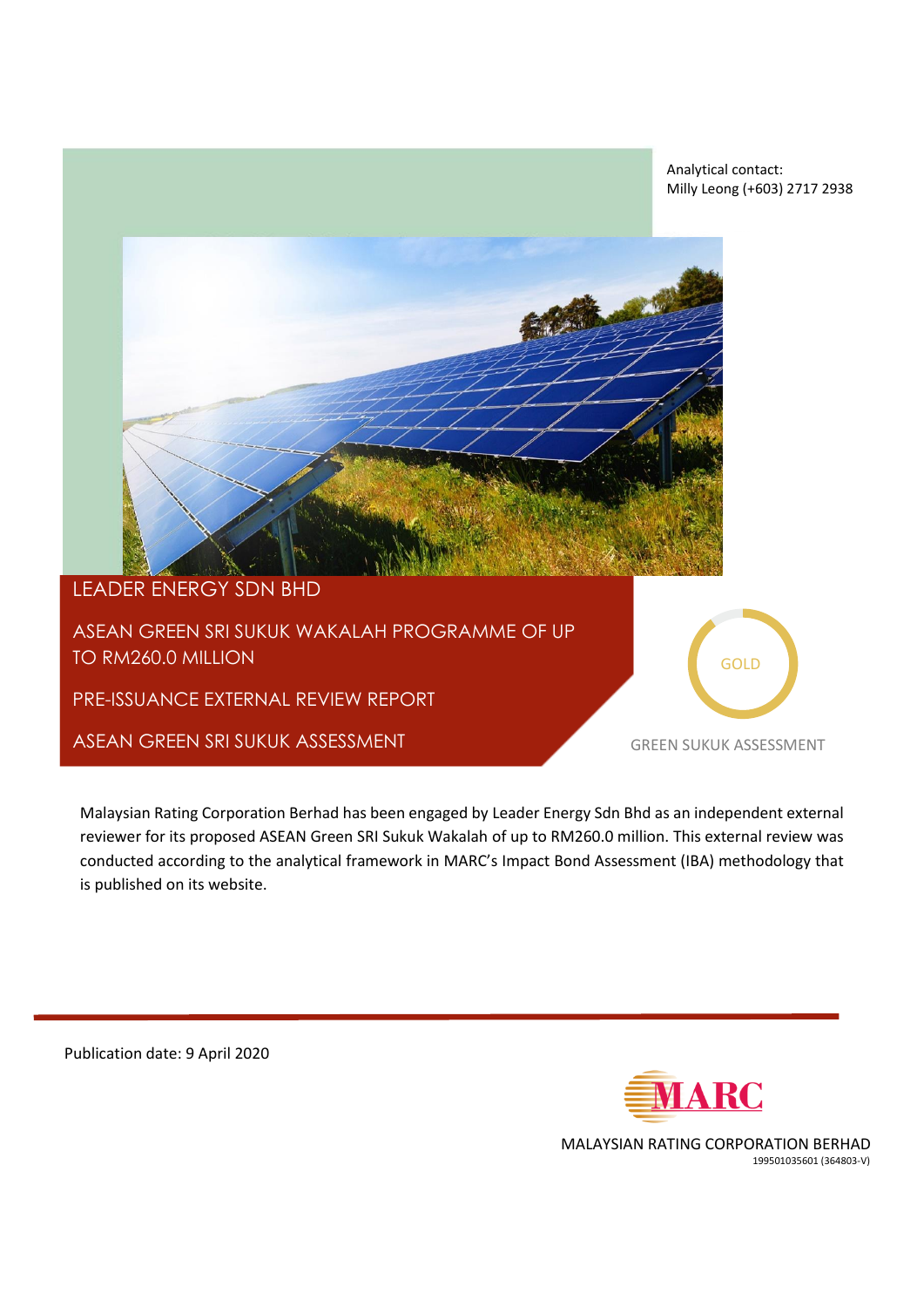# **SUMMARY**

Leader Energy Sdn Bhd (LESB), the issuer of the proposed ASEAN Green Sustainable and Responsible Investment (SRI) Sukuk Wakalah, is a holding company of the project entities that are operating two solar photovoltaic (PV) power projects totalling 49 MWac under concessions awarded pursuant to Malaysia's Large-Scale-Solar LSS1 and LSS2 energy bidding programmes. In both projects, the operation and maintenance (O&M) of the plants are undertaken in-house; in the O&M role, the project entities are expected to draw upon ultimate parent HNG Capital Sdn Bhd's (HNG Capital) two over decades of experience as an independent power producer in Southeast Asia. LESB and its project entities are expected to demonstrate alignment with HNG Capital's sustainability framework and its vision of building a balanced portfolio of generation projects in a safe, sustainable and environmentally responsible manner.

LESB plans to use the proceeds from the issuance to part-finance and/or part-reimburse the total development costs of the two solar projects, both of which are sited in Kuala Muda, Kedah. The first project, a net 29MWac solar PV power plant under Leader Solar Energy Sdn Bhd (LSE I) achieved commercial operation in 2018. The second project, a net 20MWac solar PV plant under Leader Solar Energy II Sdn Bhd (LSE II), achieved commercial operation on February 11, 2020. The proceeds shall also be used to pre-fund the Finance Service Reserve Account (FSRA) minimum required balance and pay all fees and expenses in relation to the issuance of the ASEAN Green SRI Sukuk Wakalah. The nominated projects are aligned with the renewable energy category of eligible SRI projects identified by Securities Commission Malaysia's (SC) SRI Sukuk framework. As the sukuk proceeds will be fully allocated to physically completed projects, the issue of post-issuance tracking of underlying project eligibility will not arise.

Energy generated by the solar projects, both of which are sited in Kuala Muda, Kedah and utilise commercially proven PV panel and inverter technology, will be sold to Tenaga Nasional Bhd (TNB) under 21-year power purchase agreements. MARC is of the view that the sustainability activities that will be refinanced/financed would result in clearly identifiable environmental benefits. These projects provide measurable environmental benefits to the state of Kedah and the country in meeting specific long-term environmental and resource related goals.

LESB's ASEAN Green SRI Sukuk Wakalah Framework aligns its management of proceeds and reporting with the ASEAN Green Bond Standards (ASEAN GBS) and SC's SRI Sukuk Framework. Designated accounts will be established into which net proceeds will be credited and managed by the Security Trustee in accordance with the terms and conditions of the SRI Sukuk. The allocations to the nominated projects after the pre-funding of the FSRA will match the balance of the net proceeds from the outstanding sukuk. The issuer has committed to annual reporting of the original amount allocated to the nominated projects, the amounts disbursed, the unutilised amount and where such unutilised amount is placed or invested pending utilisation, if applicable, as well as the impact of nominated projects on a designated website.

Based on our review of the relevant documentation and assessment as per our IBA methodology, we propose to assign LESB's ASEAN Green SRI Sukuk Wakalah a "Gold" IBA. MARC opines that the sukuk issuance is correspondingly aligned with the core components of ASEAN GBS and SC's SRI Sukuk framework.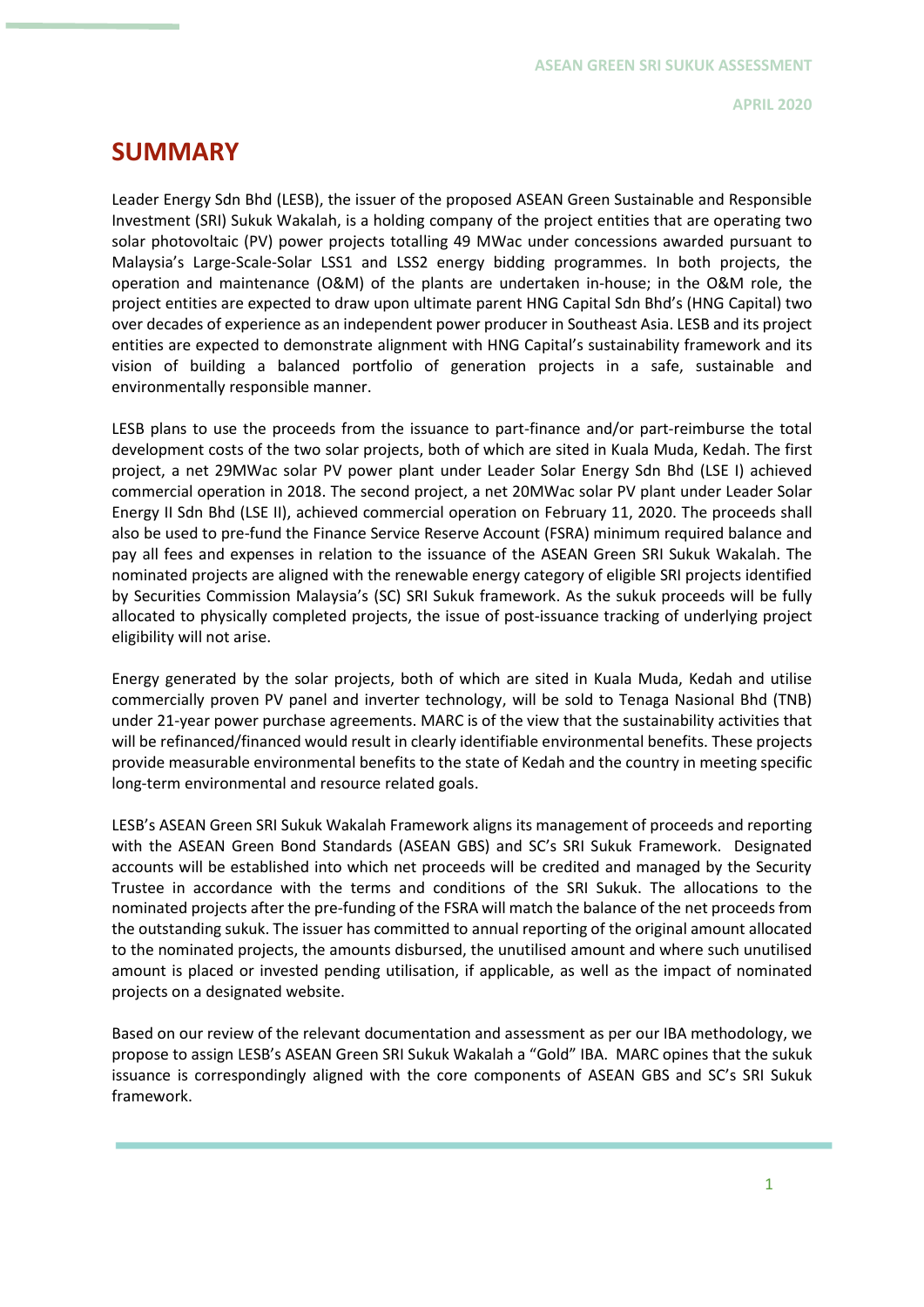### **Introduction**

The solar projects to be refinanced by the proposed SRI Sukuk Wakalah consists of LSE I (operational since October 2018) and LSE II which became operational since February 2020. LSE I, LESB's first solar project in Malaysia is a 29MWac solar PV power plant. The 21-year Power Purchase Agreement (PPA) concession was granted in December 2016 through a competitive public tender. LESB was awarded a second 21-year PPA concession for 20MWac greenfield solar PV power plant under its wholly-owned subsidiary Leader Solar Energy II Sdn Bhd in Malaysia's LSS2 bidding programme. In addition to the two solar projects in Malaysia, HNG Capital's power division manages thermal and hydropower plants in Cambodia and Vietnam respectively, and a power transmission line in Cambodia.

The LSE I and LSE II project sites occupy areas of 49.23 hectares in Mukim Sungai Pasir and 29.12 hectares at Bukit Selambau respectively. As neither project was sited in a particularly environmentally sensitive or vulnerable location, an Environmental Impact Assessment (EIA) was not considered necessary for both solar PV developments. Project sites selected for LSE I and LSE II were predominantly flat agricultural land considered to pose no significant environmental and socioeconomic impact. The Solar Environmental Mitigation and Protection (EMP) reports submitted in support of both solar development bids concluded that the proposed developments would not pose any significant environmental impacts and offered benefits for the local communities in addition to greening the country's energy supply.

The two projects in the portfolio utilise commercially proven technology with large installed bases of utility-scale solar panels and inverters globally. LSE I uses polycrystalline modules supplied by Canadian Solar South East Asia Pte Ltd mounted on fixed tilt structures and central inverters from SMA Solar Technology AG (SMA) with string-based maximum power point tracking (MPPT) to allow for the harvesting of maximum energy from shaded arrays. The direct current (DC) electricity generated by the solar panels is converted by central inverters into alternating current (AC) and stepped up to a higher voltage for transmission over TNB's power grid. LSE II uses relatively newer technology in highefficiency monocrystalline silicon modules from Hefei JA Solar Technology Co. Ltd (JA Solar), a spaceefficient solution given its project site. LSE II's inverters were supplied by Power Electronics Espana, S.L. (Power Electronics).

The construction works for LSE I was divided into two packages: (a) the solar package and (b) the transmission line package, and awarded to two local contractors on a turnkey basis. The arrangement for LSE II is similar to LSE I except LSE II undertook the procurement of key equipment (i.e. modules and inverters) in-house. Selected technologies reflect an appropriate balance of environmental, social and governance (ESG) risk and return on investment (ROI) considerations. The selection of technology had been determined on the basis of appropriateness for the project sites and potential energy generating capacity, and corresponding implications for ROI, and overall economic feasibility.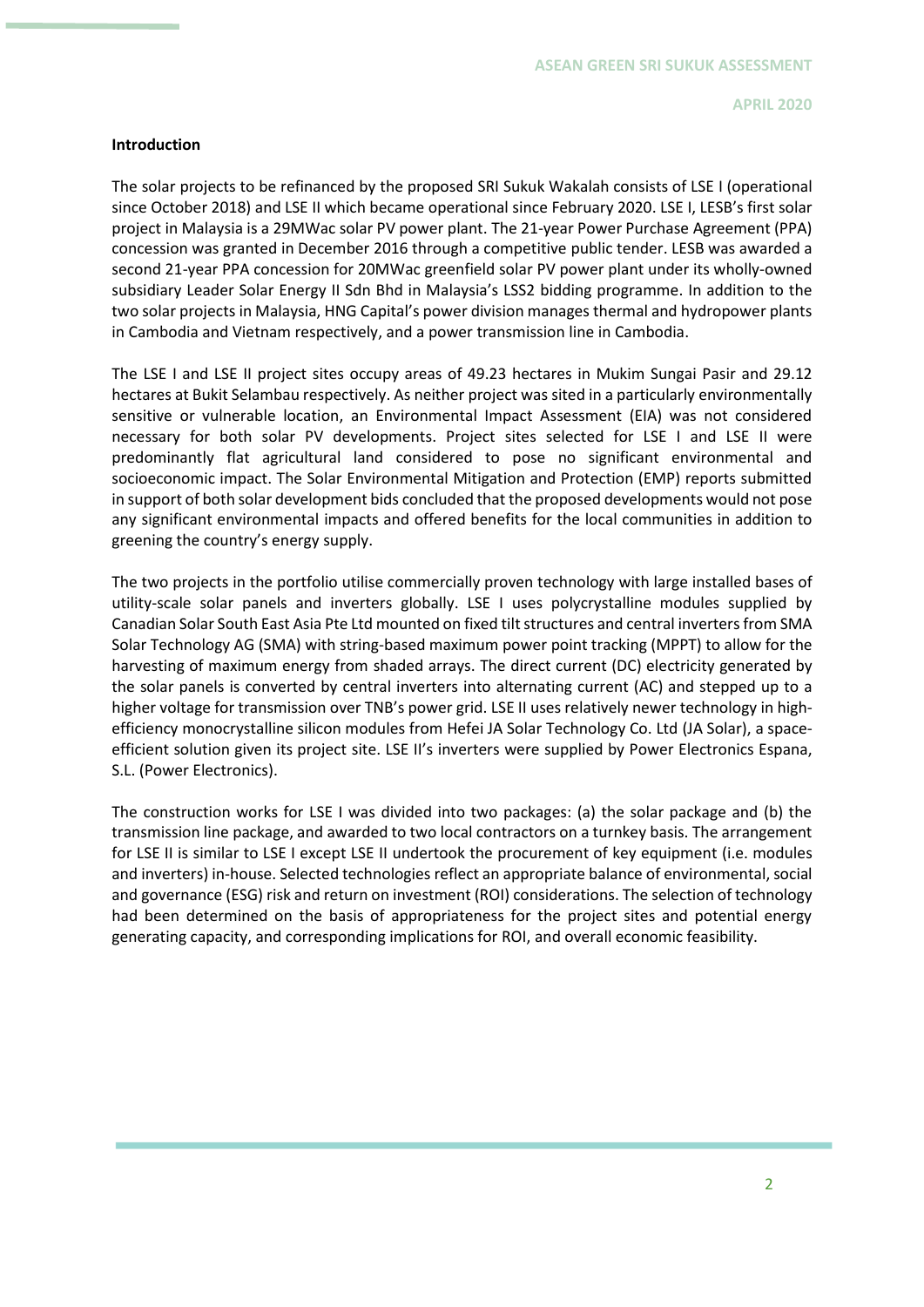# **CONTENTS**

### SUMMARY

| $\mathbf{O}^{\prime}$ |                                                      |          |
|-----------------------|------------------------------------------------------|----------|
| 02                    | ASSESSMENT OF ALIGNMENT WITH ASEAN GBS AND SRI SUKUK |          |
| 03                    | ANALYSIS OF ISSUER'S SUSTAINABILITY PERFORMANCE      | $1 \cap$ |
| 04                    |                                                      | 12       |
|                       |                                                      | 13       |
|                       | <b>APPENDIX</b>                                      |          |

ASEAN GREEN SRI SUKUK COMPLIANCE REVIEW FORM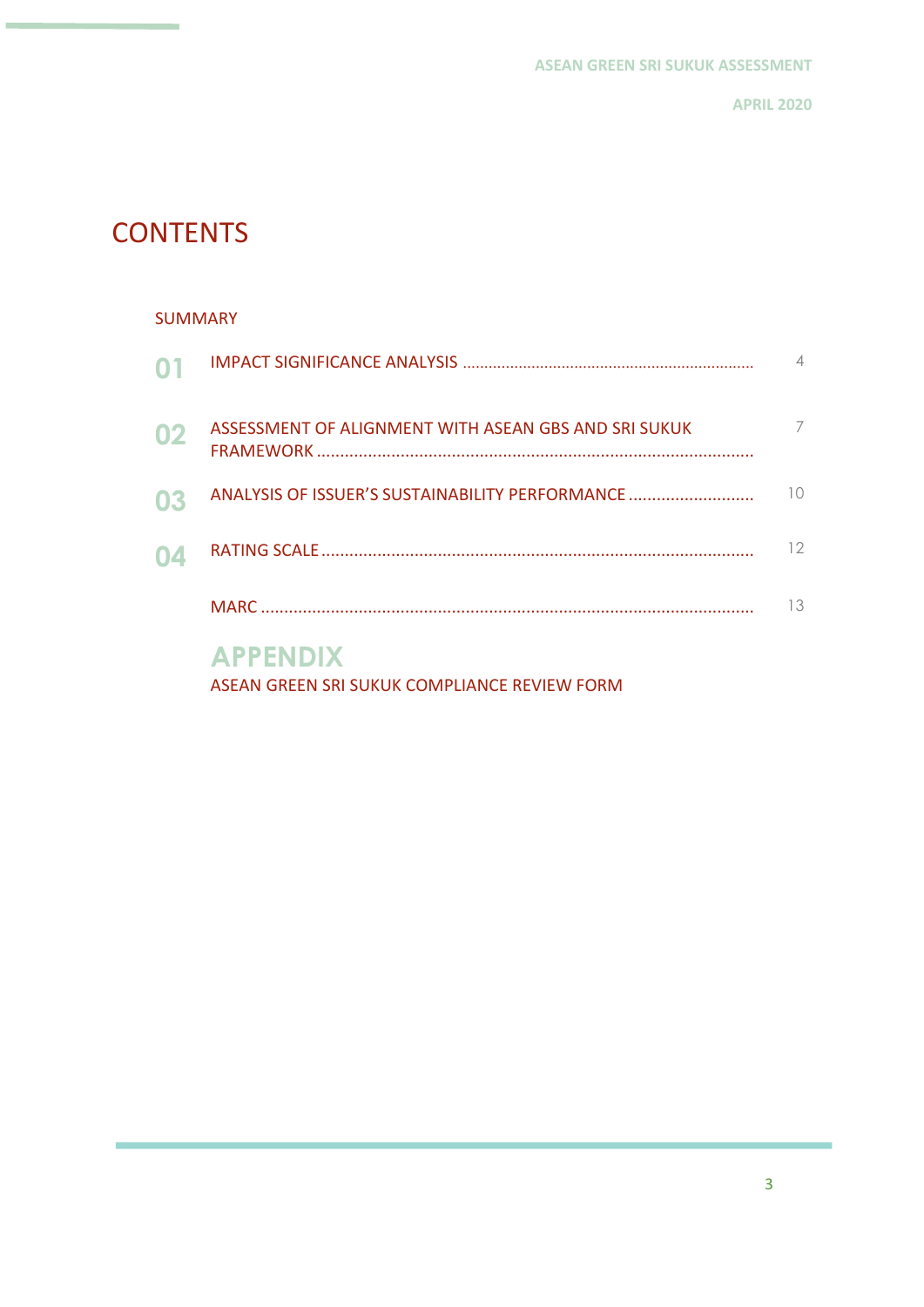# **01 IMPACT SIGNIFICANCE ANALYSIS**

### **POSITIVE IMPACTS**

Our quantitative analysis of impact is conducted in the context of the United Nations Sustainable Development Goals (SDGs). As a globally accepted guidepost for transition to sustainable development, the SDGs serve as a useful framework of reference for project impact analysis. The 17 SDGs are at the heart of a global sustainability agenda, covering three broad areas of economic, social and environmental development to be reached by 2030.

Fundamental to the delivery of the following identified positive impacts would be the assessed sustainability of the projects, in terms of project economics as well as climate change resilience (weather risk). In this regard, the projects' negligible marginal costs of dispatch and high dispatch certainty provide important support. Electricity utility Tenaga Nasional Berhad has committed to purchase solar energy under 21-year power purchase agreements, providing a stable flow of long-term revenues.

SDG Impact Assessment: Primary SDG

| The projects will provide a long-term source of clean energy at a stable<br>cost. Increased domestic deployment of renewable energy is essential for<br>the government to build a sustainable energy supply system, enhance<br>national energy security and curtail fossil fuel dependency. Fuel prices are<br>a major component and determinant of electricity tariffs where electricity<br>generation from fossil fuels is concerned.<br>The projects will have a direct positive impact on the achievement of SDG<br>7: target 7.2 - increase the share of renewable energy in the global energy<br>mix by 2030. The projects will also contribute to Malaysia's target of<br>generating 20% of its electricity with renewable sources by 2025.                                                                                                                                                                                                                                                                                                                                                                                                                                                                                                                                                                                      |
|-----------------------------------------------------------------------------------------------------------------------------------------------------------------------------------------------------------------------------------------------------------------------------------------------------------------------------------------------------------------------------------------------------------------------------------------------------------------------------------------------------------------------------------------------------------------------------------------------------------------------------------------------------------------------------------------------------------------------------------------------------------------------------------------------------------------------------------------------------------------------------------------------------------------------------------------------------------------------------------------------------------------------------------------------------------------------------------------------------------------------------------------------------------------------------------------------------------------------------------------------------------------------------------------------------------------------------------------|
| According to the International Energy Agency (IEA), energy production<br>and use is the largest source of global greenhouse-gas (GHG) emissions,<br>driven largely by fossil fuel use. The energy sector was the largest single<br>source of national greenhouse gas emissions in 2014. Between the years<br>2005 and 2014, emissions in the energy sector increased by 28%.<br>Electrification with renewable power is paramount to mitigating climate<br>change given its significant potential for GHG emissions reduction. For<br>solar projects, the lifecycle global warming emissions come from the<br>manufacturing, materials transportation, installation, maintenance, and<br>decommissioning and dismantlement stages of the project. There are no<br>emissions associated with generating electricity from solar energy. Still,<br>research findings suggest that the carbon footprint of solar is many times<br>lower than coal or gas with carbon capture and storage even after<br>accounting for indirect lifecycle emissions.<br>In helping to decarbonise the national electricity grid, the project will<br>contribute towards Malaysia's delivery of the emissions reductions<br>required by the Paris climate agreement to keep temperature increases<br>resulting from heat-trapping emissions to less than 2°C. |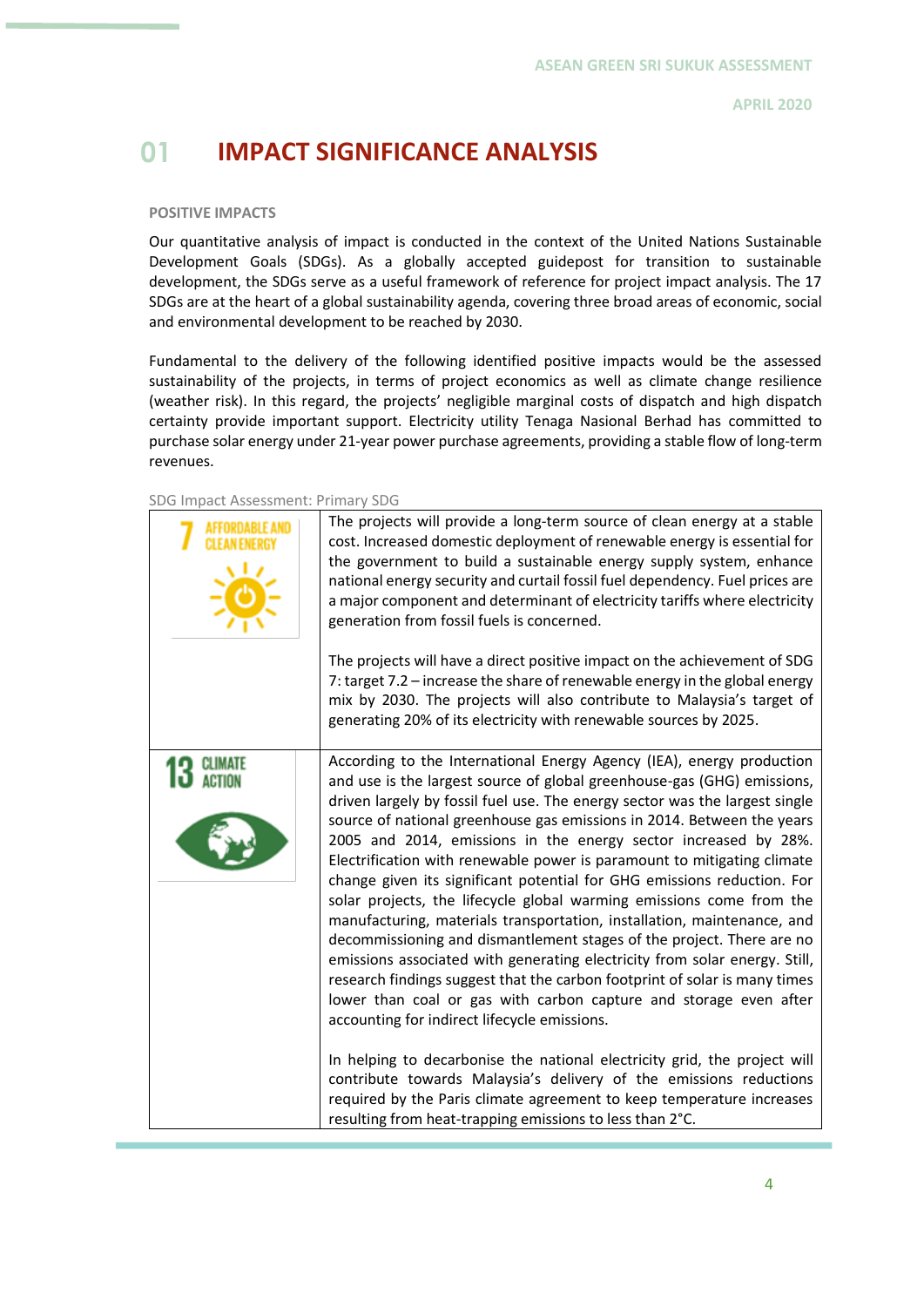The projects will also have a direct positive impact on meeting the aspirations of SDG 13: target 13.3 on building knowledge and capacity on climate change mitigation, adaptation and impact reduction.

SDG Impact Assessment: Related SDGs



The projects will foreseeably have indirect positive impacts on the achievement of other SDGs as follows:

SDG 3: target 3.9 - reduce illnesses and death from hazardous chemicals and pollution;

SDG 8: target 8.4 - improve resource efficiency in consumption and production to decouple economic growth from environmental degradation; and

SDG 9: target 9.4 - promote inclusive and sustainable industrialization and raise industry's share of employment and gross domestic product (GDP).

The projects will also stimulate private sector investment, new job creation and economic growth. Employment is generated during plant installation as well as in operations and maintenance.

#### **NEGATIVE IMPACTS**

Properly sited large-scale solar projects can benefit local economies and communities with negligible or little environmental impacts where environmental and social considerations are integrated into the site selection criteria, along with solar resource potential, current land use, existing transmission infrastructure and tradeoffs into account, to minimise the project's impact on local communities and the environment. In this regard, we note that both project sites are predominantly flat agricultural land of low environment concern. We believe that the siting of LSE I and LSE II significantly mitigates the risk of direct negative impacts arising from potential biodiversity loss and degradation of natural habitats.

MARC notes that affected communities have been properly informed and consulted on LSE I. In the case of LSE II, there was no surrounding community that had to be consulted. This mitigates the risk of counterproductive contributions to the SDGs in the form of community displacement, undermined access to food and livelihoods. LESB also promotes sustainable relations with the communities in the vicinity of its plants by carrying out goodwill projects such as upgrading village roads and undertaking the resurfacing of the ground surrounding a local prayer house and kindergarten. It also makes charitable contributions to community organisations that are helping to develop the community and serve the local people.

Site-specific assessments are necessary to analyse the context dependent impacts of groundmounted PV panels on local ground‐level microclimate, plant–soil carbon cycling, greenhouse gas emissions and existing flora and fauna. In general, shading and changes to wind flow are anticipated which, and in principle, will likely affect temperature and rainfall distribution over the land.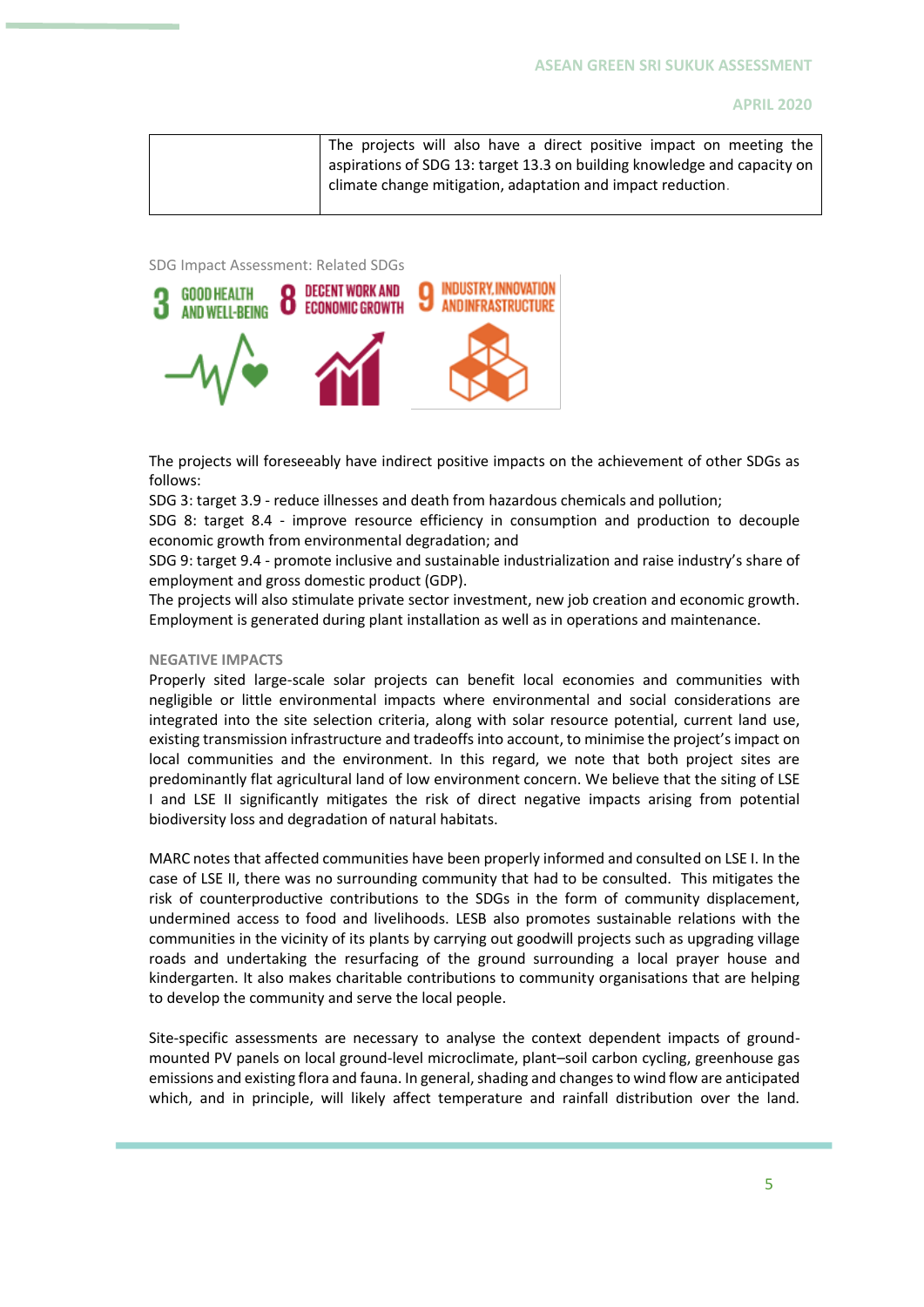Validation or certification of the climate effects of the project are excluded from the scope of MARC's external review.

### **Overall Impact Significance**

| Very Significant   | This level of impact significance is assigned where underlying projects are expected<br>to generate very visible positive ground level impact. Projects at this level support<br>the realisation of long-term integrated visions of sustainable development that are<br>consistent with global sustainability goals, as well as national sustainable<br>development goals and priorities. |
|--------------------|-------------------------------------------------------------------------------------------------------------------------------------------------------------------------------------------------------------------------------------------------------------------------------------------------------------------------------------------------------------------------------------------|
| Significant        | This level of impact significance is assigned where underlying projects are expected<br>to generate a visible positive ground level impact. Projects at this level have the<br>potential to facilitate adjustments towards a more sustainable development<br>trajectory and to meaningfully advance national level sustainable development<br>goals.                                      |
| Fairly Significant | This level of impact significance is assigned where underlying projects are expected<br>to generate a ground level impact which, although at a lower magnitude than that<br>expected for higher assessment levels, is still considered noteworthy.                                                                                                                                        |
| Marginal           | This level of impact significance is assigned where underlying projects are expected<br>to generate a positive but limited ground level impact.                                                                                                                                                                                                                                           |
| Not Significant    | This level of impact significance is assigned where underlying projects are expected<br>to have negligible ground level impact.                                                                                                                                                                                                                                                           |

LSE I and LSE II support national priorities to increase the share of renewable energy in the energy mix. The National Renewable Energy and Action Plan set a target of 2,065 MW of RE installations by 2020. Large Scale Solar or LSS, a competitive bidding programme to drive down the Levelized Cost of Energy (LCOE) for the development of large-scale solar PV plants targets 2,200 MW of utility-scale solar installations by 2030.

LSE I and LSE II will collectively add 49MWac to power generation capacity in the country, approximately 5.1% of the total planned capacity of 958MWac under the LSS1 and LSS2 schemes. The issuer has estimated that the LSE I and LSE II will respectively save 33,120 tonnes and 26,910 tonnes of CO2 emissions per year compared to fossil fuel fired power plants based on 0.69 kg of CO2 per kWh<sup>1</sup>. In addition to facilitating renewable energy's (RE) contribution in the national power generation mix, the nominated projects will also support the objectives of reasonable RE generation costs and the conservation of the environment for future generations. The aforementioned considerations and the prominence given to renewable energy generation in the national development agenda and the national planning framework leads us to assign an overall "Very Significant" assessment to underlying funded projects.

<sup>&</sup>lt;sup>1</sup> Based on expected annual electricity generation of 48,000MWh and 39,000MWh respectively by LSE I and LSE II and estimated emission factor provided by Malaysia Green Tech Corporation.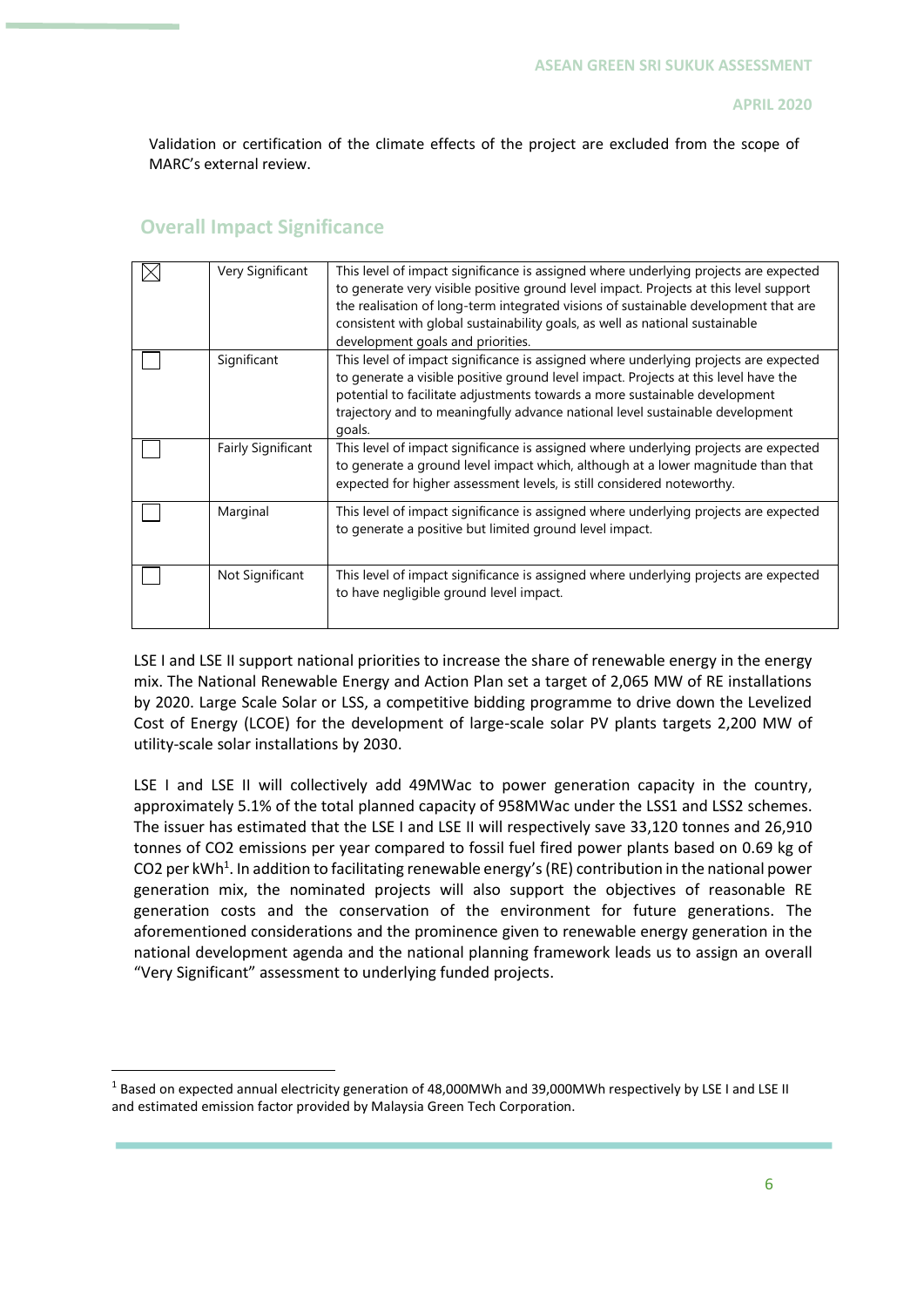# **02 ALIGNMENT WITH ASEAN GREEN BOND STANDARDS AND SRI SUKUK FRAMEWORK**

A summary of the findings of our review is given below. The detailed review is attached in the report's appendix.



The sukuk fall into the category of Green Use of Proceeds. The proceeds of bonds issued under the ASEAN Green SRI Sukuk Wakalah will be used to part-finance and/or part-reimburse the total development costs of LSE I and LSE II. The sukuk proceeds will be applied exclusively for funding of the two eligible SRI projects, in line with provisions 7.02 and 7.10 of the SRI Sukuk Framework.

LSE I and LSE II are renewable energy projects with positive environmental benefits falling into the category of eligible SRI projects under Securities Commission Malaysia's Guidelines on the Lodge and Launch (LOLA) Framework. As eligible green (climate change mitigation) projects, the sukuk falls into the category of Standard Green Use of Proceeds Bond under ICMA's Green Bond Principles.





Aerial view of LSE I Aerial view of LSE II **Exhibit 1: Nominated projects**

The designated green projects will contribute to Malaysia's target of generating 20% of its electricity with renewable sources by 2025. LSE I and LSE II will supply cost-competitive clean energy and contribute towards reducing the carbon footprint of electricity generation and Malaysia's delivery of the emissions reductions required by the Paris climate agreement to keep temperature increases resulting from heat-trapping emissions to less than 2°C.

In MARC's opinion, the defined use of proceeds meets the criteria for use of proceeds as set forth in the ASEAN GBS and SC's SRI Sukuk Framework.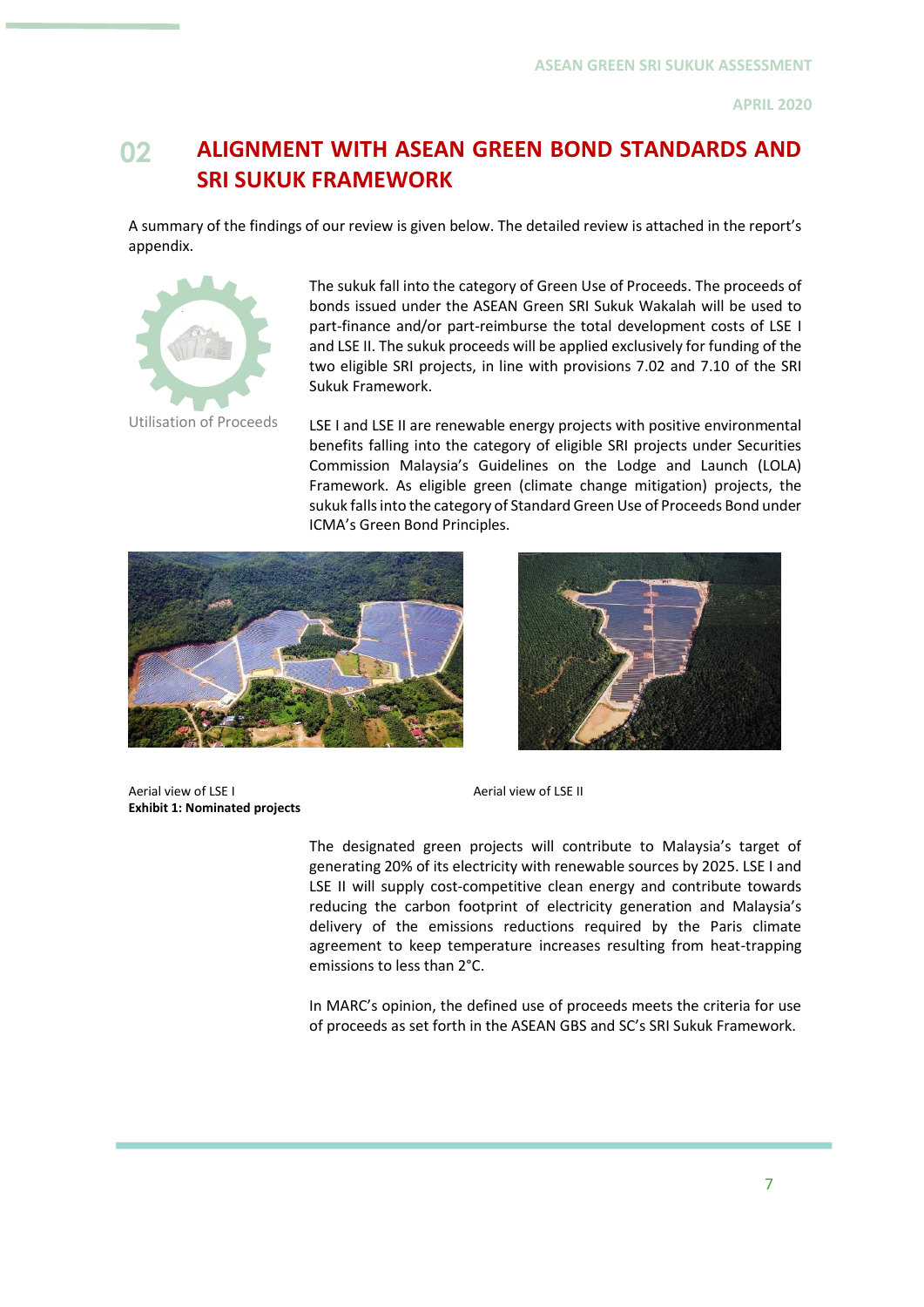

Process for Project Evaluation and Selection The issuer's ASEAN Green SRI Sukuk Wakalah is essentially a project sukuk with underlying projects that have achieved physical completion. Our review of lenders' technical advisors' reports for LSE I and LSE II leads us to conclude that all the normal technical, legal, financial criteria have been accounted for in the development process of both projects. Additionally, Health, Safety and Environment (HSE) considerations are incorporated into the evaluation and selection of project sites, technology, contractors and suppliers, as with project planning and implementation. The decisionmaking process draws upon relevant internal and external expertise and includes consultation with EIA consultants and lenders' technical advisors as needed.

LESB's ASEAN Green SRI Sukuk Wakalah Framework outlines how HSE considerations are integrated within HSE management plans and programmes. For example, contractors are evaluated based on their HSE management plans in addition to technical capability, track record and financial strength. The aforementioned disclosures provide a high level of assurance that both project entities have performed the requisite due diligence on potential social and environmental risks during the projects' construction and operation phases that is required to achieve alignment with the "Process for Project Evaluation and Selection" component of the ASEAN GBS and SC's SRI Sukuk Framework. This is corroborated by technical due diligence reports by lenders' technical advisors' reports for LSE I and LSE II. As the underlying projects financed have achieved physical completion, post-issuance tracking of project eligibility will not be required.



Management of Proceeds

Designated accounts will be established into which net proceeds will be credited and managed by the Security Trustee in accordance with the terms and conditions of the sukuk. The sukuk proceeds will be disbursed to the designated accounts to ensure proceeds can only be used for defined eligible activities. The allocations to LSE I and LSE II after the pre-funding of the FSRA will match the balance of the net proceeds from the outstanding sukuk.

As the nominated projects are already operational, full deployment of the net proceeds for refinancing and/or part-financing and/or partreimbursement of total development costs of the eligible projects is expected to occur upon issuance of the sukuk.

MARC is of the view that the process established by the issuer for the management of proceeds is aligned with the requirements of the ASEAN GBS and SC's SRI Sukuk Framework.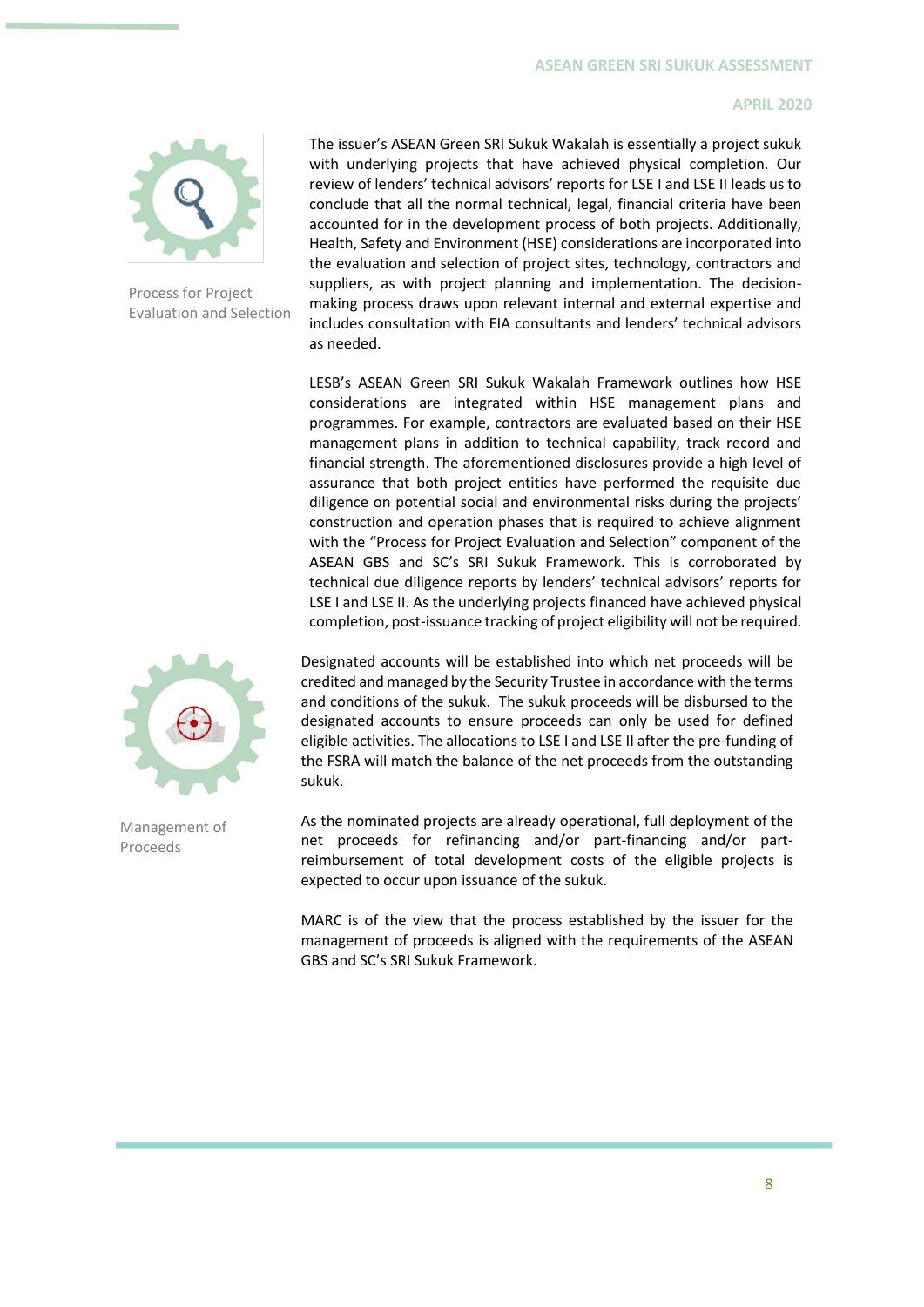

Principle Four: Reporting

The issuer intends to provide annual reporting to the sukukholders via its website on the following:

- The original amount allocated for the Eligible Green SRI projects;
- The amount utilised for the Eligible Green SRI projects;
- The balance of unallocated proceeds and where such amount is placed or invested pending utilisation, if applicable, and
- The list of the Eligible Green SRI projects in which the ASEAN Green SRI Sukuk Wakalah proceeds have been allocated to and a brief description of the said Eligible Green SRI Projects and their impact or expected impact, including the key underlying methodology or assumptions used to determine the impact.

The issuer intends to report on the environmental impacts of the project. The indicator that it will report on added generation capacity and tonnes of CO2 emissions avoided per year for LSE I and LSE II.

In MARC's opinion, the reporting commitments are aligned with the requirements of the ASEAN GBS and SC's SRI Sukuk Framework, and market practice.

### **Overall Assessment**

| <b>Clarity of Issuance Process and</b><br><b>Disclosure</b> | <b>Total Score</b> |
|-------------------------------------------------------------|--------------------|
| High                                                        | $10 - 12$ points   |
| Good                                                        | 7-9 points         |
| Satisfactory                                                | $4 - 6$ points     |
| Low                                                         | Below 4 points     |

Equal weighting is given to each of the four principles in arriving at the total score which is then expressed on the above four-point descriptive scale which ranges from High to Low.

| Grade<br><b>Assessment</b> | . | $- - -$ | - - -- | LOW |
|----------------------------|---|---------|--------|-----|
|                            |   |         |        |     |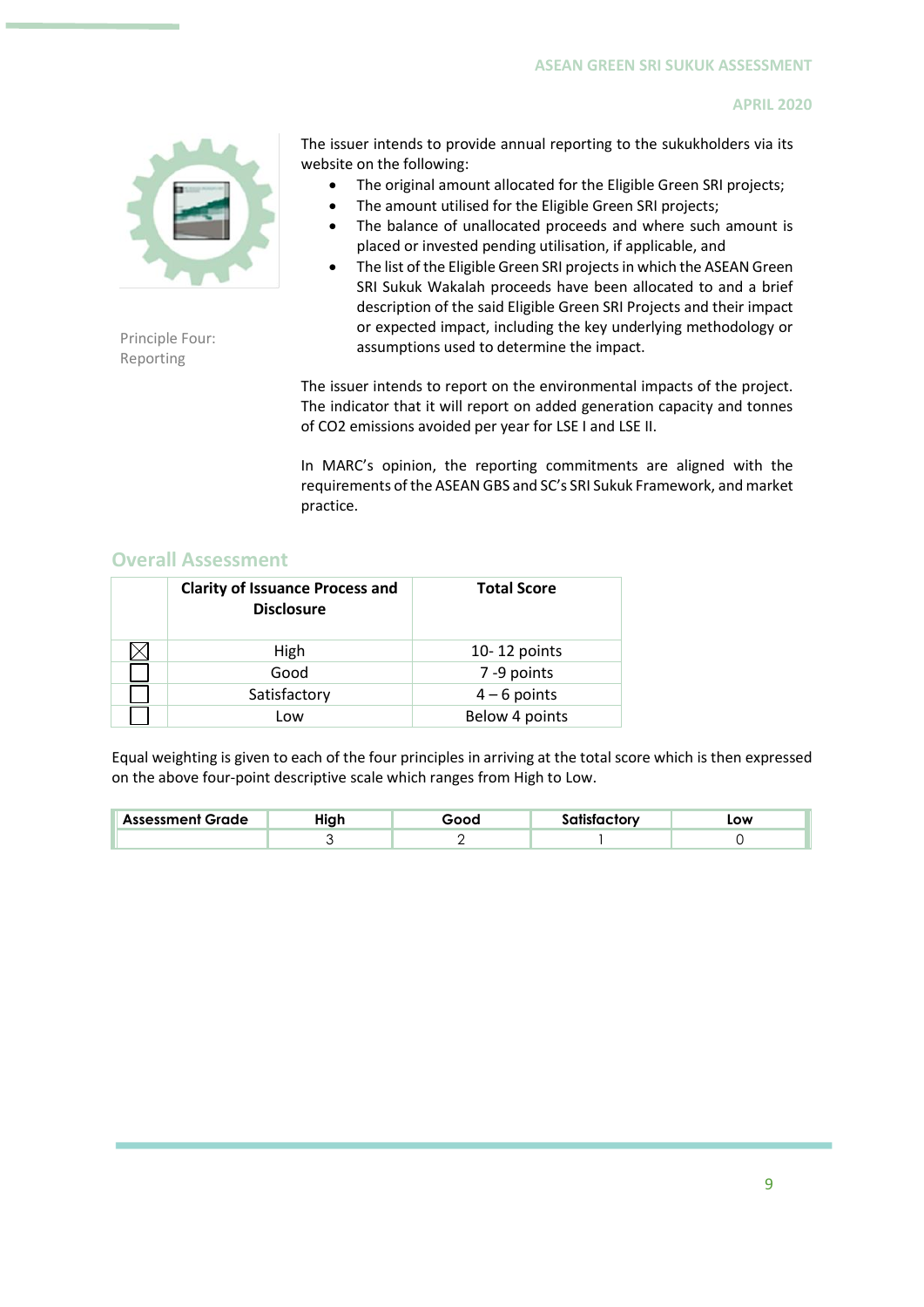# **03 ANALYSIS OF SUSTAINABILITY PERFORMANCE**

As LSE I and LSE II are fairly newly established project entities, analysis of their prospective sustainability performance is primarily informed by documents provided by the issuer. In its ASEAN Green SRI Sukuk Wakalah Framework, LESB has provided information on how it manages HSE risks and embeds HSE considerations in project development and operation. In the planning of the projects, LESB has demonstrated awareness of and active mitigation of the environmental and social impacts of its operations. In the framework, LESB also articulates its sustainability priorities and actions that have been or will be taken to achieve corporate HSE objectives and commitments during the projects' construction and operational phases. MARC is of the view that these disclosures are sufficiently transparent to allow investors to evaluate the effect of LSE I and LSE II on the environment, society, and regulatory compliance.

At the project level, MARC notes that HSE considerations are coherently embedded into project siting decisions and in the construction and operation of LSE I and LSE II. Processes and procedures have also been put in place to communicate important HSE-related issues (including expectations for compliance) to relevant stakeholders which include employees, suppliers, nearby residents and contractors. It is noted that both projects were physically completed without incidents, suggesting effective management of work-related injuries, accidents, regulatory violations, and near misses. Measures implemented at LSE I and LSE II to manage potentially material E&S project risks during the operation phase appear to be adequate overall.

Ultimate project sponsor, HNG Capital has articulated a commitment to offer environmentally responsible energy options as a private developer and operator of power plants. HNG Capital's power division will, as a minimum, comply with local environmental codes and standards. The company has established HSE procedures and policies to guide its commitment and compliance with all applicable environmental and occupational safety and health laws and regulations.

The reviewed Environmental Mitigation and Protection (EMP) reports on LSE I and LSE II and environmentally sound approach of ultimate project sponsor, HNG Capital to power project development provides assurance of continued compliance with national environmental codes and standards for projects of this type and all project development phases and operational phases from design to decommissioning and dismantling. All operations and maintenance activities, which may have an impact on EHS are to be undertaken in a manner that meets or exceeds the intent of local regulations. Furthermore, the EMP reports advise that potential impacts to the surrounding environment would occur mainly during the construction stage, mainly due to site clearing and preparations. During operation, negligible potential impact is expected due to the passive nature of solar plant operation.

HNG Capital's power division, currently represented by LESB and its sister company Leader Energy Pte. Ltd, voluntarily publishes its sustainability priorities and strategy on its corporate website at https://www.leaderenergy.net/environmental/ website. LESB has also committed to report on the impacts of the eligible ASEAN Green SRI Sukuk projects. Importantly, MARC believes that LESB's sustainability commitments under its ASEAN Green SRI Sukuk Wakalah Framework are coherent with the E&S issues of projects of this type and its sustainability performance to date.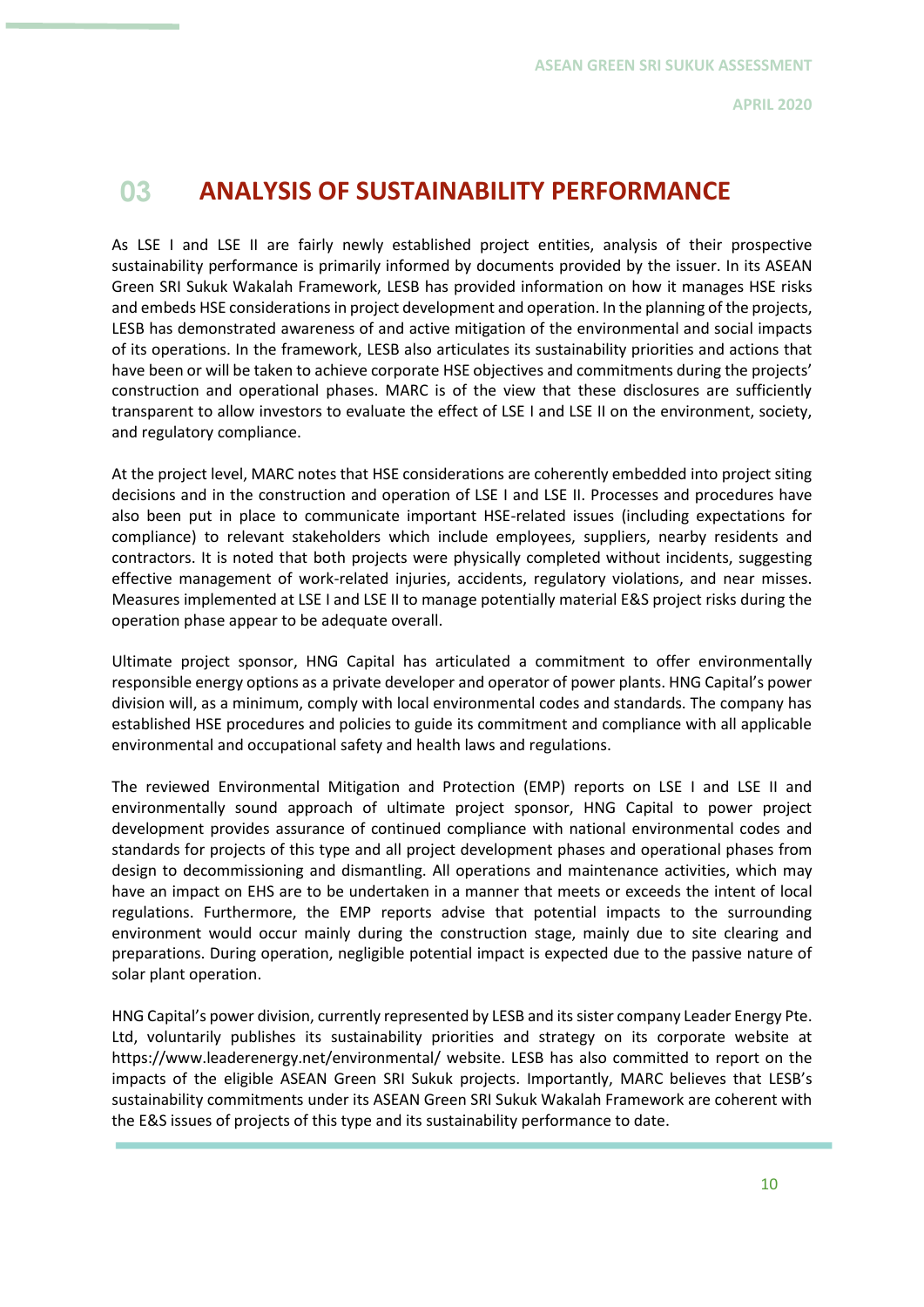## **Sustainability Performance Assessment**

| Excellent/Highest<br>Assurance | The issuer positions itself as a sustainability leader in its industry, ranking in the "top<br>tiers" of performance across multiple categories of engagement, ranging from supply<br>chain management to environmental performance. Sustainability-related risks and<br>opportunities are integrated with the business strategy. Well-defined sustainability<br>policies and practices are augmented by strong accountability systems which allow<br>for a benchmarking of the issuer's performance against stated objectives and the<br>incorporation of external assurance in its sustainability reporting framework. |
|--------------------------------|--------------------------------------------------------------------------------------------------------------------------------------------------------------------------------------------------------------------------------------------------------------------------------------------------------------------------------------------------------------------------------------------------------------------------------------------------------------------------------------------------------------------------------------------------------------------------------------------------------------------------|
| Very Good/High                 | The issuer has integrated risk-based sustainability considerations in its operations and<br>has a robust process for assessing significant sustainability risks exposures to minimise<br>adverse impacts on its business. The focus of the issuer's sustainability performance<br>monitoring and evaluation is on managing risk exposures to minimise downside risk.<br>Globally-recognised best practice reporting frameworks guide the issuer's<br>sustainability reporting.                                                                                                                                           |
| Good/Medium                    | The issuer has adopted a CSR-centric sustainability strategy that prioritises<br>stakeholder engagement and goodwill building. Sustainability is a small part of the<br>issuer's business strategy, nonetheless there is evidence to suggest that its<br>sustainability performance has progressed beyond maintaining regulatory<br>compliance. The issuer has implemented general sustainability reporting to investors.                                                                                                                                                                                                |
| Fair/Basic                     | The issuer has a policy of regulatory compliance but has yet to incorporate<br>sustainability considerations into its business operations. At this performance level,<br>the goal of sustainability management is to achieve and maintain compliance with<br>health, safety, and environmental requirements mandated by government laws and<br>regulations.                                                                                                                                                                                                                                                              |
| Poor/Weak                      | The issuer has a record of poor sustainability performance or operates in<br>unsustainable industries.                                                                                                                                                                                                                                                                                                                                                                                                                                                                                                                   |

MARC's assessment of the issuer's sustainability implementation capabilities and performance is expressed on a five-level descriptive scale that runs from "Excellent" to "Poor" which corresponds to five levels of assurance (Highest, High, Medium, Basic and Weak). The assurance level can be interpreted as a measure of MARC's confidence in the issuer's continuing performance of its sustainability obligations in line with marketplace expectations and in compliance with its sustainability framework for the bonds issuance.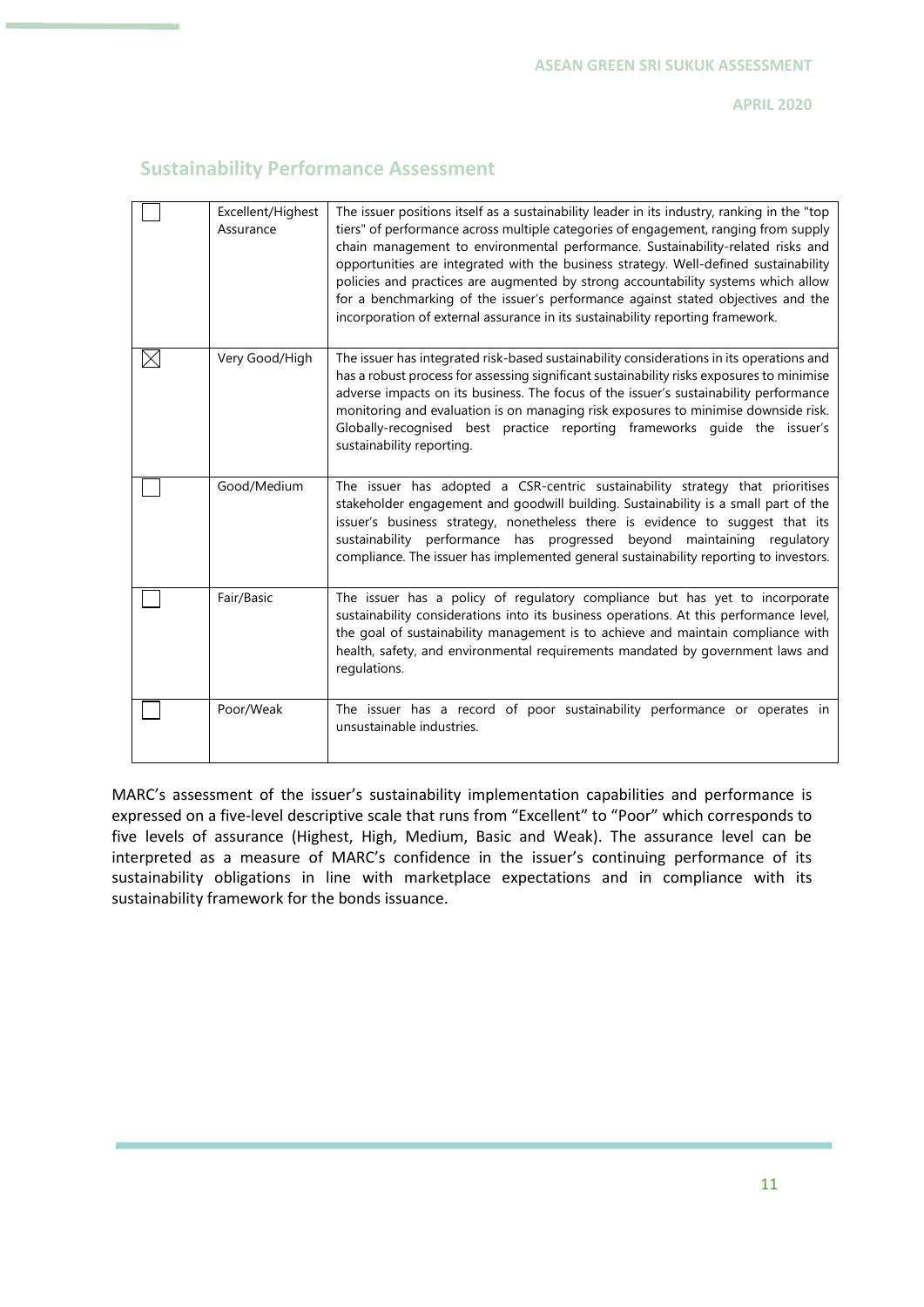# **04 RATING SCALE**

| ٠   |  | v |  |
|-----|--|---|--|
| - 7 |  |   |  |

**GOLD** 

### DESCRIPTION

Bonds assessed at this level are judged to offer very significant environmental and/or social sustainability impact based on the projects supported or expected to be supported by the bond issuance. The processes used or to be used for the allocation and administration of proceeds, decision making process of eligible projects and the reporting of performance indicators are consistent with the core principles of the GBP and/or SBP and applicable market guidance or standards and should support high standards of accountability and transparency.



Bonds assessed at this level are judged to offer significant environmental and/or social sustainability impact based on the projects supported or expected to be supported by the bond issuance. The processes used or to be used for the allocation and administration of proceeds, decision making process of eligible projects and the reporting of performance indicators are consistent with the core principles of the GBP and/or SBP and applicable market guidance or standards and should support good standards of accountability and transparency.



Bonds assessed at this level are judged to offer fairly significant environmental and/or social sustainability impact based on the projects supported or expected to be supported by the bond issuance. The processes used or to be used for the allocation and administration of proceeds, decision making process of eligible projects and the reporting of performance indicators are consistent with the core principles of the GBP and/or SBP and applicable market guidance or standards and should support satisfactory standards of accountability and transparency. Minor shortcomings exist in the areas assessed but none of major concern.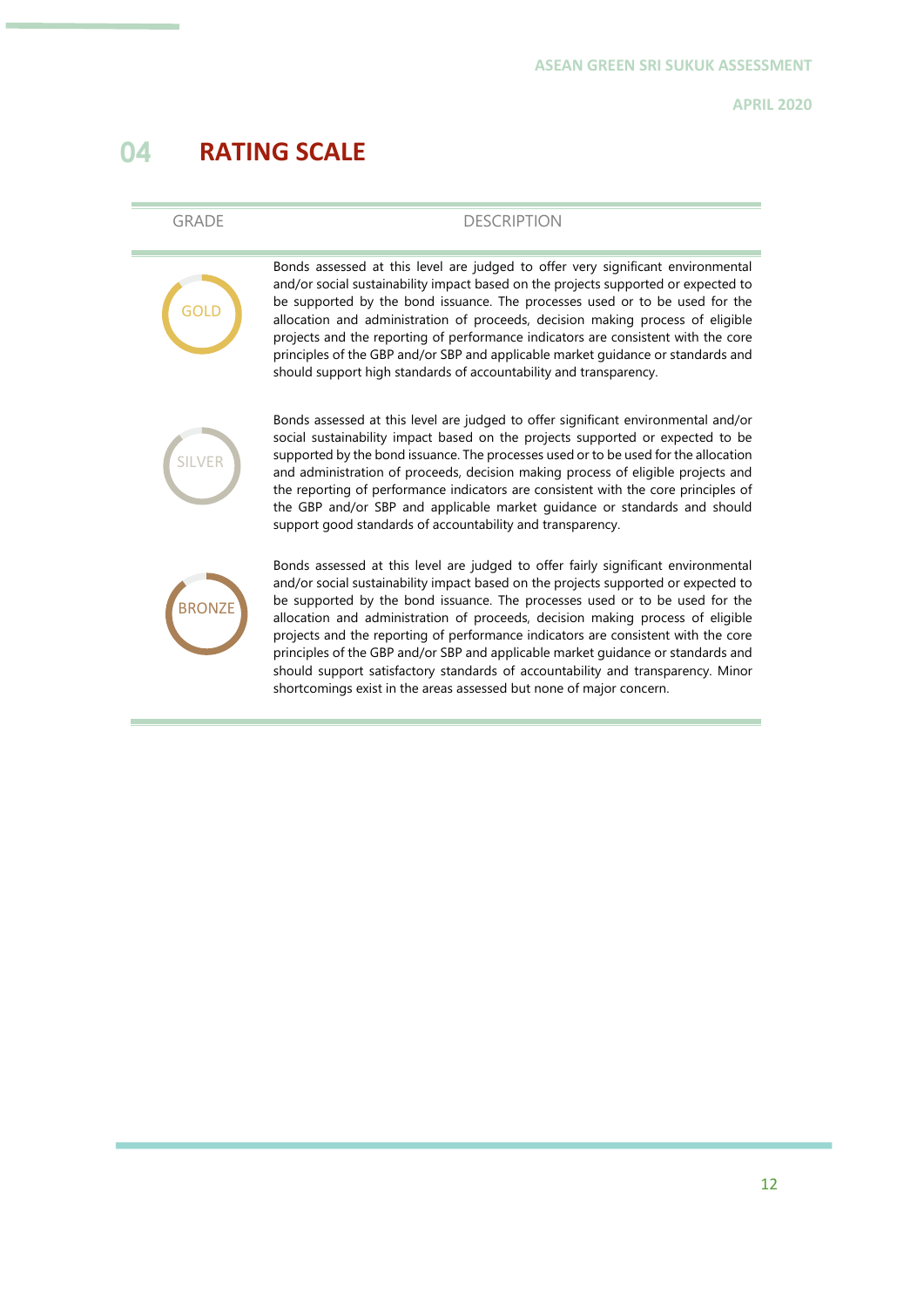## **MARC**

Incorporated in October 1995, MARC is a full-service domestic credit rating institution. MARC's ratings are recognized and accepted in the Malaysian capital markets. MARC is recognized by Bank Negara Malaysia and Securities Commission, respectively, as an External Credit Assessment Institution (ECAI) under Basel II and as a bond rating agency regulated under the Guidelines on the Registration of Credit Rating Agencies issued by the Securities Commission on 30 March 2011. MARC adopts practices and procedures for Domestic Credit Rating Agencies based on the guidance on the Code of Conduct Fundamentals provided by the International Organisation of Securities Commissions (IOSCO) and the Association of Credit Rating Agencies in Asia (ACRAA). MARC has consulted international best practices and the International Capital Market Association's Guidelines for Green, Social and Sustainability Bonds External Reviews in its conduct of external reviews, particularly in relation to the organisation and content of external reviews.

Following a series of outreach and external reviewer capacity building initiatives jointly undertaken by domestic market regulators and World Bank Group, MARC published for public comment its proposed criteria for rating green, social or sustainability bonds in April 2018. The version that was adopted in July 2018 after public consultation can be accessed on MARC's website at *[https://www.marc.com.my/images/Rating\\_Methodologies/8/Impact\\_Bond\\_Assessments\\_20180713](https://www.marc.com.my/images/Rating_Methodologies/8/Impact_Bond_Assessments_20180713.pdf) [.pdf](https://www.marc.com.my/images/Rating_Methodologies/8/Impact_Bond_Assessments_20180713.pdf)*. As explained in the criteria, MARC's analytical framework consists of three components that provide insight to the green, social and sustainability credentials of green, social and sustainability bonds: (1) an assessment of environmental and/or social benefits of the underlying funded project(s); (2) an assessment of compliance with internationally recognised principles and market standards for the evaluation of such bonds; and (3) an evaluation of the issuer's sustainability strategy and performance. Bonds which meet the minimum thresholds in each of the three analytical components will be rated Gold, Silver or Bronze.

For more information, visit *<https://www.marc.com.my/>* or contact us at *[marc@marc.com.my](mailto:marc@marc.com.my)*.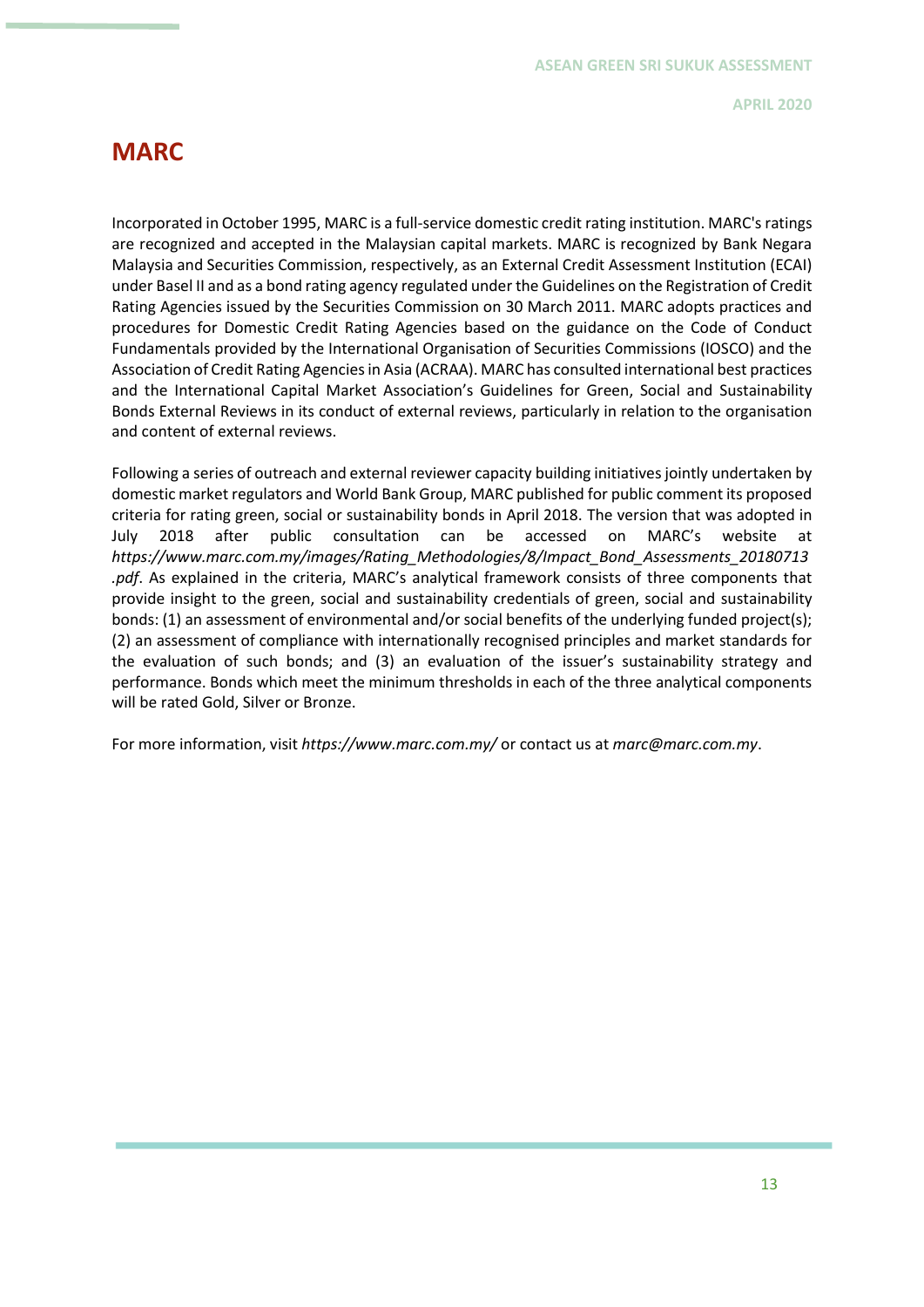## **Review of Compliance with ASEAN Green Bond Standards and SC's Sustainable and Responsible Investment (SRI) Sukuk Framework**

### **Issuer: Leader Energy Sdn Bhd**

### **Proposed ASEAN Green SRI Sukuk Wakalah**

### **Key Additional Features to be complied with:**

 $\boxtimes$  The proceeds allocated for the Project must not be used for ineligible projects specified by the ASEAN GBS (i.e. fossil fuel power generation projects)

 $\boxtimes$  Continuous accessibility of information on use of proceeds, process for project evaluation and selection, and management of proceeds to investors throughout the tenure of the Bonds.

 $\boxtimes$  Periodic reporting on the allocation of the bond proceeds.

 $\boxtimes$  The external reviewer's credentials and scope of review conducted to be made publicly accessible from a website designated by the issuer throughout the tenure of the Bonds.

| Criteria                                                                                                                                                                                                                                           | <b>Compliance with criteria</b>                                                                                                                                                                               | Remarks/Scope of Work Undertaken |
|----------------------------------------------------------------------------------------------------------------------------------------------------------------------------------------------------------------------------------------------------|---------------------------------------------------------------------------------------------------------------------------------------------------------------------------------------------------------------|----------------------------------|
| <b>Issuer</b><br><b>ASEAN GBS</b><br>3.1<br>The issuer must be an ASEAN issuer,<br>or the eligible green project(s) must<br>be in any of the ASEAN countries.                                                                                      | The issuer is a resident-controlled<br>company.                                                                                                                                                               |                                  |
| <b>SRI Sukuk Framework</b><br>7.03<br>An issuer must not-<br>(a) use or adopt the term "SRI<br>sukuk"; or<br>(b) hold itself out as an issuer of<br>such SRI sukuk,<br>unless the issuance of the SRI sukuk<br>has complied with these Guidelines. | The issuer is a qualified issuer under<br>provision 7.03 premised on the<br>compliance of its proposed issuance<br>with the Guidelines.                                                                       |                                  |
| 7.04<br>An issuer who wishes to issue an SRI<br>sukuk must establish policies and<br>processes to ensure compliance with<br>the SRI Sukuk Framework as set out<br>in these Guidelines.                                                             | The issuer has established an ASEAN<br>Green SRI Sukuk Wakalah Framework<br>which sets out processes to achieve<br>and maintain compliance with the SRI<br>Sukuk Framework as set out in these<br>Guidelines. |                                  |
|                                                                                                                                                                                                                                                    |                                                                                                                                                                                                               |                                  |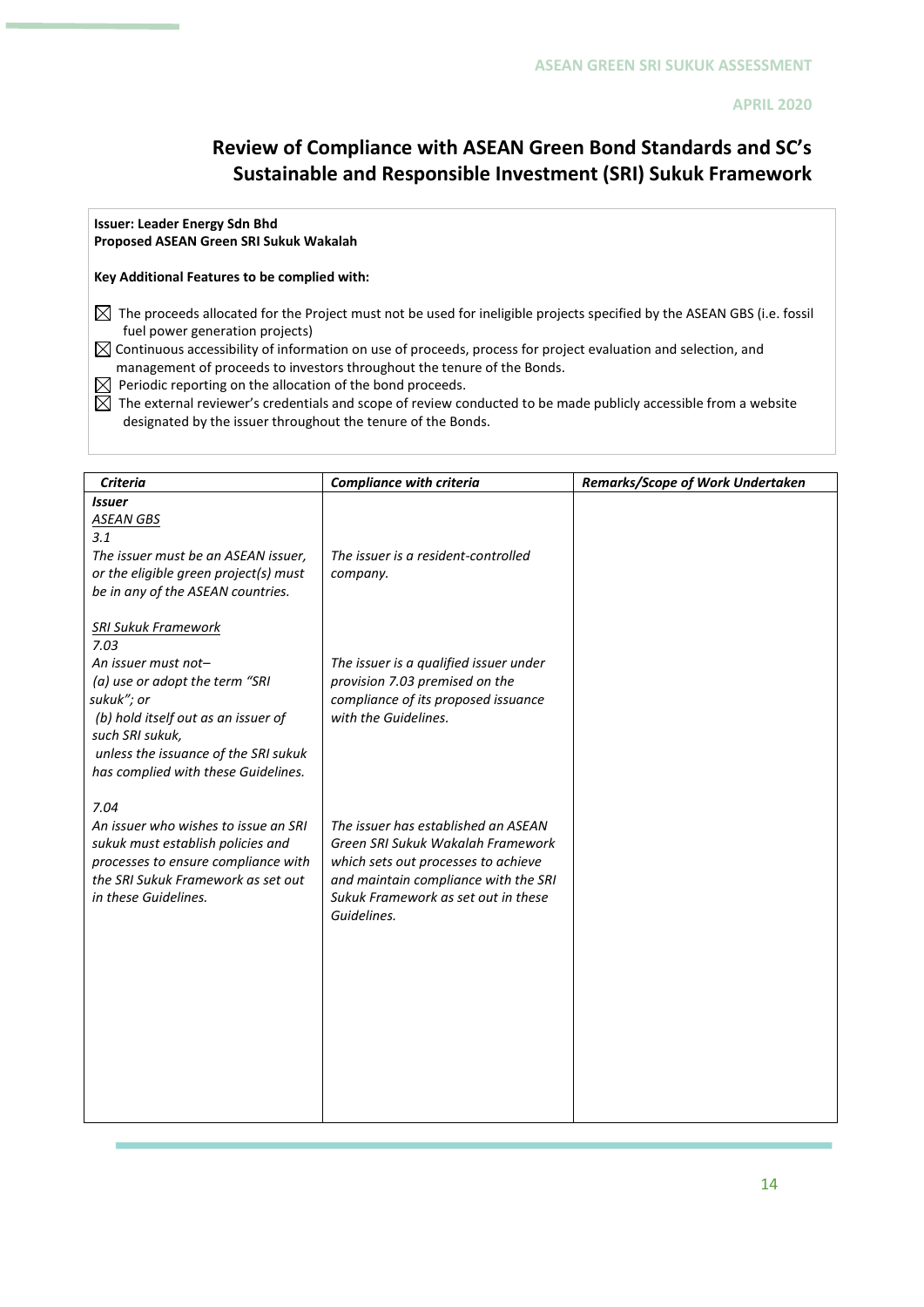| <b>Criteria</b>                                                                                                                                                                                                                                                                                                                                          | <b>Compliance with criteria</b>                                                                                                                                                                                                                                                                                                                                                                                                                                                                                                                                                                        | Remarks/Scope of Work Undertaken                                                                                                                                                                                                                                                                                                                                                                                                                                                                                                    |
|----------------------------------------------------------------------------------------------------------------------------------------------------------------------------------------------------------------------------------------------------------------------------------------------------------------------------------------------------------|--------------------------------------------------------------------------------------------------------------------------------------------------------------------------------------------------------------------------------------------------------------------------------------------------------------------------------------------------------------------------------------------------------------------------------------------------------------------------------------------------------------------------------------------------------------------------------------------------------|-------------------------------------------------------------------------------------------------------------------------------------------------------------------------------------------------------------------------------------------------------------------------------------------------------------------------------------------------------------------------------------------------------------------------------------------------------------------------------------------------------------------------------------|
| <b>Use of Proceeds</b>                                                                                                                                                                                                                                                                                                                                   |                                                                                                                                                                                                                                                                                                                                                                                                                                                                                                                                                                                                        |                                                                                                                                                                                                                                                                                                                                                                                                                                                                                                                                     |
| <u>ASEAN GBS</u>                                                                                                                                                                                                                                                                                                                                         |                                                                                                                                                                                                                                                                                                                                                                                                                                                                                                                                                                                                        |                                                                                                                                                                                                                                                                                                                                                                                                                                                                                                                                     |
| 4.1.1                                                                                                                                                                                                                                                                                                                                                    |                                                                                                                                                                                                                                                                                                                                                                                                                                                                                                                                                                                                        |                                                                                                                                                                                                                                                                                                                                                                                                                                                                                                                                     |
| The utilisation of proceeds from the<br>Bonds must be described in the<br>documentation for issuance of the<br>bonds.                                                                                                                                                                                                                                    | The issuer's ASEAN Green SRI Sukuk<br>Wakalah Framework describes the<br>following use of proceeds:<br>1) pre-fund the Finance Service<br>Reserve Account (FSRA) minimum<br>required balance,<br>2)<br>pay all fees and expenses in<br>relation to the issuance of the<br>ASEAN Green SRI Sukuk Wakalah,<br>and<br>3)<br>part-finance and/or part-<br>reimburse the total development<br>costs of (a) 29MWac solar project<br>in Kuala Muda, Kedah under<br>Leader Solar Energy Sdn Bhd (LSE<br>I) and (b) 20MWac solar project in<br>Kuala Muda, Kedah by Leader<br>Solar Energy II Sdn Bhd (LSE II). | The sukuk fall into the category of Green<br>Use of Proceeds Bonds. Review of the<br>ASEAN Green SRI Sukuk Wakalah<br>Framework was undertaken.                                                                                                                                                                                                                                                                                                                                                                                     |
| 4.1.2<br>The Issuer must disclose the<br>following information:<br>The categories of eligible green<br>projects to which the bonds proceeds<br>will be allocated; and/or<br>the information on specific green<br>projects in the case where the issuer<br>has identified the specific green<br>projects to which the bond proceeds<br>will be allocated. | The issuer's ASEAN Green SRI Sukuk<br>Wakalah Framework identifies LSE I<br>and LSE II as the specific green projects<br>to which the sukuk proceeds will be<br>allocated.                                                                                                                                                                                                                                                                                                                                                                                                                             |                                                                                                                                                                                                                                                                                                                                                                                                                                                                                                                                     |
| 4.1.3<br>All designated green projects must<br>provide clear environmental<br>benefits, which will be assessed and,<br>where feasible, quantified by the<br>issuer.                                                                                                                                                                                      | The designated green projects will<br>contribute to Malaysia's target of<br>generating 20% of its electricity with<br>renewable sources by 2025. LSE I and<br>LSE II will supply cost-competitive clean<br>energy and contribute towards<br>reducing the carbon footprint of<br>electricity generation and Malaysia's<br>delivery of the emissions reductions<br>required by the Paris climate<br>agreement to keep temperature<br>increases resulting from heat-trapping<br>emissions to less than 2°C.                                                                                               | LSE I and LSE II will add 49MWac to<br>power generation capacity in the country<br>and respectively save 33,120 tonnes and<br>26,910 tonnes of CO2 emissions per year<br>compared to fossil fuel fired power<br>plants based on 0.69kg of CO2 per kWh.<br>Potential savings in CO2 emissions are<br>computed based on assumed annual<br>electricity generation of 48,000 MWh<br>and 39,000 MWh respectively from LSE I<br>and LSE II, and emission factor from an<br>established source, namely Malaysia<br>Green Tech Corporation. |

J.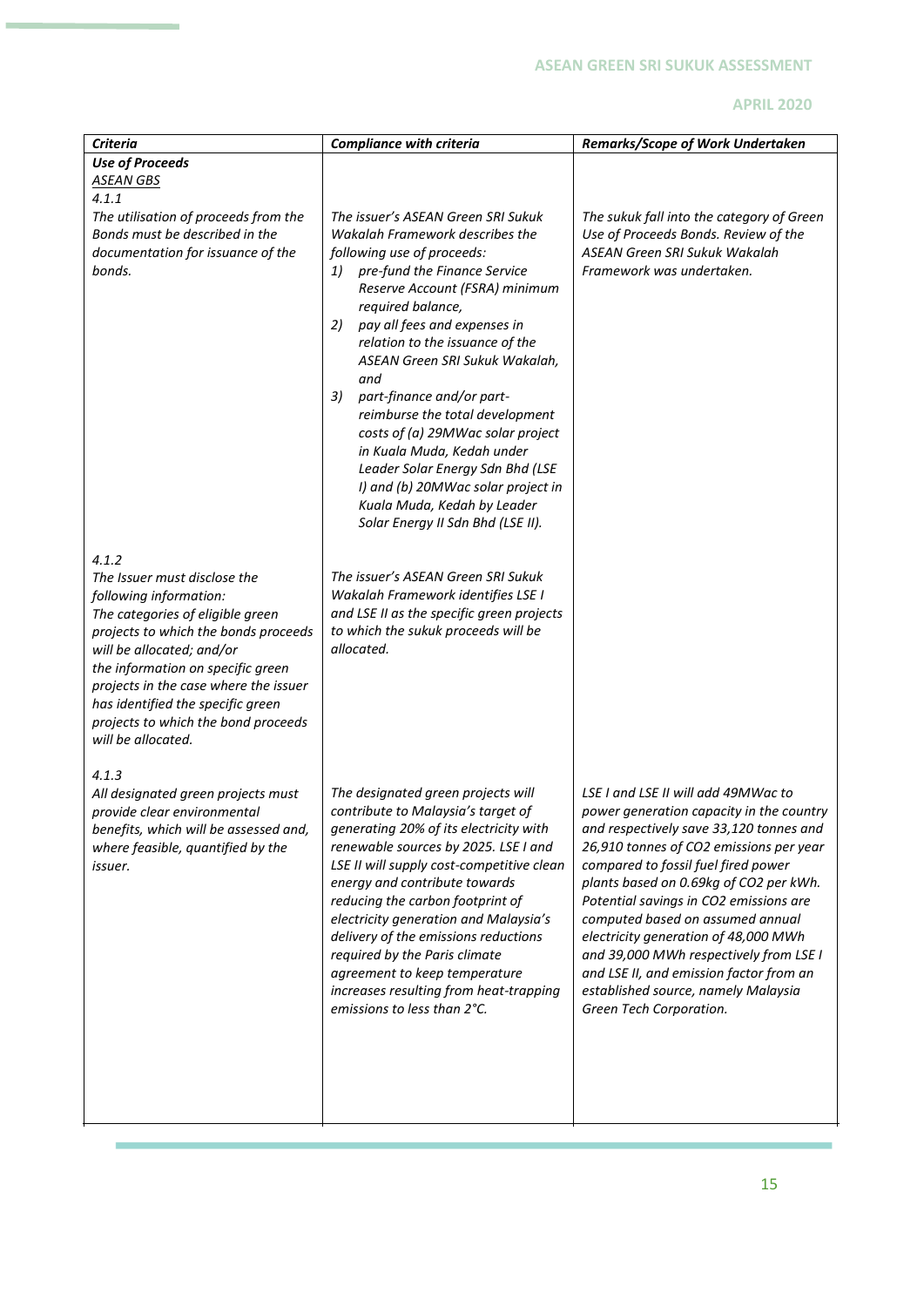| <b>Criteria</b>                                                             | <b>Compliance with criteria</b>                                                      | Remarks/Scope of Work Undertaken                                             |
|-----------------------------------------------------------------------------|--------------------------------------------------------------------------------------|------------------------------------------------------------------------------|
| Cont'd                                                                      |                                                                                      |                                                                              |
| <b>ASEAN GBS</b>                                                            |                                                                                      |                                                                              |
| 4.1.4<br>In the event that all or a proportion                              | The issuer has provided an estimate of                                               |                                                                              |
| of the proceeds are or may be used                                          | the proportion of the proceeds that will                                             |                                                                              |
| for refinancing, it is recommended                                          | be used to part-finance and/or part-                                                 |                                                                              |
| that Issuers provide an estimate of                                         | reimburse the total development costs                                                |                                                                              |
| the share of financing and                                                  | of LSE I and LSE II. The issuer estimates                                            |                                                                              |
| refinancing, and where appropriate,                                         | that up to RM12 million will be                                                      |                                                                              |
| also clarify which investments or<br>project portfolios may be refinanced   | allocated to pre-fund the FSRA and up<br>to RM2 million to defray the costs of       |                                                                              |
| and, to the extent relevant, the                                            | issuing the sukuk. The balance,                                                      |                                                                              |
| expected look-back period for                                               | amounting to approximately RM246                                                     |                                                                              |
| refinanced green projects.                                                  | million, will be utilised to refinance                                               |                                                                              |
|                                                                             | and/or part-finance and/or part-                                                     |                                                                              |
|                                                                             | reimburse total development costs.                                                   |                                                                              |
| "Look-back period" refers to a                                              | The ASEAN Green SRI Sukuk Wakalah                                                    |                                                                              |
| maximum period in the past                                                  | Framework provides sufficiently                                                      |                                                                              |
| that an Issuer will look back to                                            | granular information on the green                                                    |                                                                              |
| identify assets/earlier disbursements                                       | projects, allowing investors to                                                      |                                                                              |
| to such eligible green projects that                                        | establish the age of the projects.                                                   |                                                                              |
| will be included in the green bond<br>reporting.                            |                                                                                      |                                                                              |
|                                                                             |                                                                                      |                                                                              |
| <b>SRI Sukuk Framework</b>                                                  |                                                                                      |                                                                              |
| 7.02                                                                        |                                                                                      |                                                                              |
| SRI sukuk refers to sukuk in which its                                      | The sukuk proceeds will be applied                                                   |                                                                              |
| proceeds will be applied exclusively<br>for funding of any activities or    | exclusively for funding of activities or<br>transactions relating to eligible SRI    |                                                                              |
| transactions relating to                                                    | projects, as outlined in the ASEAN                                                   |                                                                              |
| the Eligible SRI projects.                                                  | Green SRI Sukuk Wakalah Framework                                                    |                                                                              |
|                                                                             | in line with provisions 7.02 and 7.10.                                               |                                                                              |
| 7.10                                                                        |                                                                                      |                                                                              |
| An issuer must ensure that the                                              |                                                                                      |                                                                              |
| proceeds raised from the issuance of<br>the SRI sukuk are utilised only for |                                                                                      |                                                                              |
| funding any activities or transactions                                      |                                                                                      |                                                                              |
| relating to the Eligible SRI projects.                                      |                                                                                      |                                                                              |
|                                                                             |                                                                                      |                                                                              |
| 7.07                                                                        |                                                                                      |                                                                              |
| Eligible SRI projects refer to projects<br>that aim to:                     | Apart from (b), the nominated projects<br>satisfy (a) through (e) of the aims listed | Increasing the supply of renewable<br>energy would allow replacement of non- |
| (a) preserve and protect the                                                | in provision 7.07. LSE I and LSE II are                                              | renewable carbon-intensive energy                                            |
| environment and natural resources;                                          | eligible green projects to be financed                                               | sources. Even when "life cycle" emissions                                    |
| (b) conserve the use of energy;                                             | with the sukuk proceeds in under the                                                 | from the manufacturing, materials                                            |
| (c) promote the use of renewable                                            | ASEAN Green SRI Sukuk Wakalah                                                        | transportation, installation,                                                |
| energy;                                                                     | Framework.                                                                           | maintenance, and decommissioning and                                         |
| (d) reduce greenhouse gas emission;<br>or                                   |                                                                                      | dismantlement stages of the project are<br>considered, the global warming    |
| (e) improve the quality of life for the                                     |                                                                                      | emissions associated with renewable                                          |
| society.                                                                    |                                                                                      | energy are minimal.                                                          |
|                                                                             |                                                                                      |                                                                              |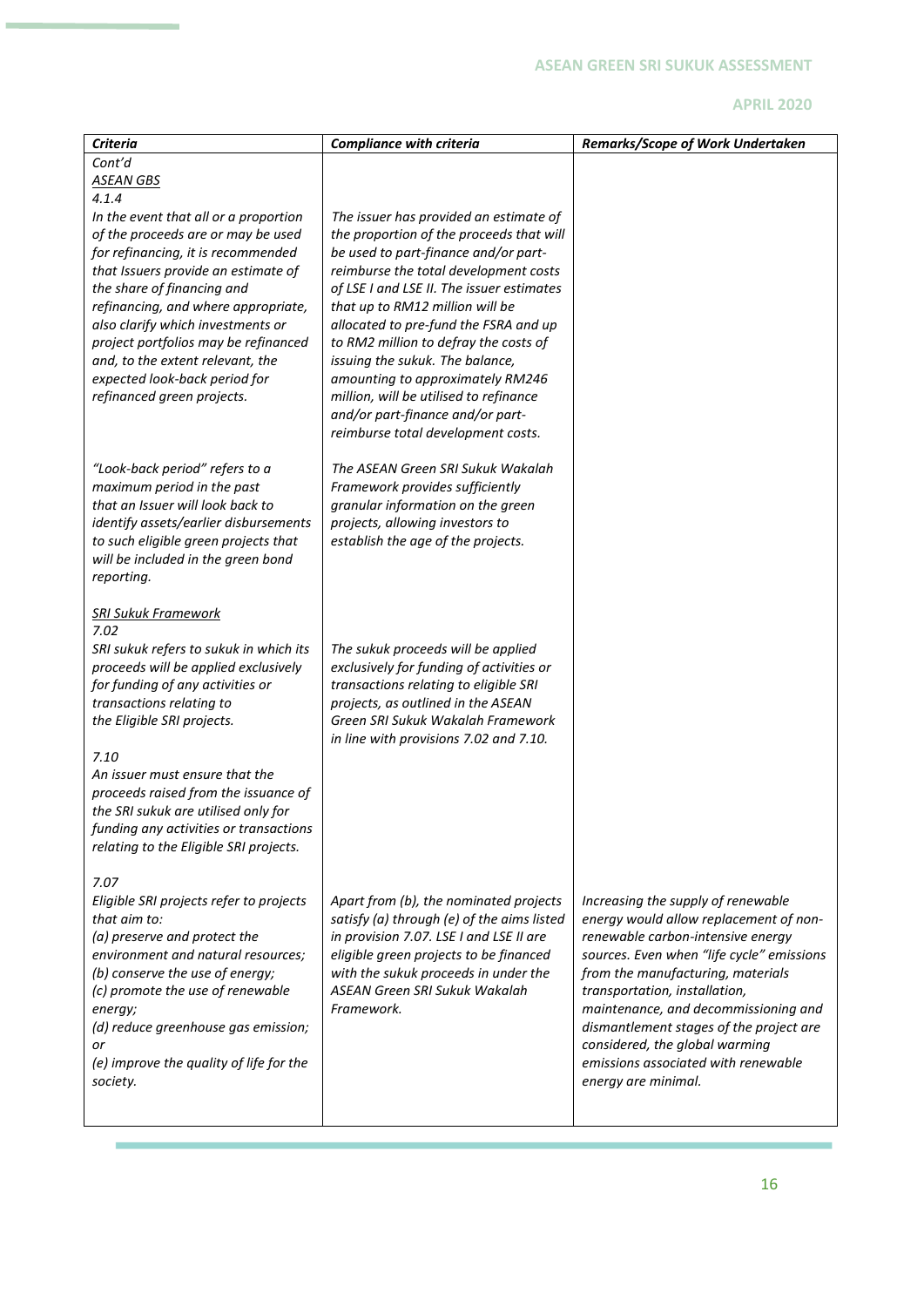| <b>Criteria</b>                                                                                                                                                                                                                                                   | <b>Compliance with criteria</b>                                                                                                                                                                                                                                                                                                                                                                                                                                                                                                                                                                       | Remarks/Scope of Work Undertaken                                                                                                                                                                                                                                                                                                                                                                                                                                                                                                                                    |
|-------------------------------------------------------------------------------------------------------------------------------------------------------------------------------------------------------------------------------------------------------------------|-------------------------------------------------------------------------------------------------------------------------------------------------------------------------------------------------------------------------------------------------------------------------------------------------------------------------------------------------------------------------------------------------------------------------------------------------------------------------------------------------------------------------------------------------------------------------------------------------------|---------------------------------------------------------------------------------------------------------------------------------------------------------------------------------------------------------------------------------------------------------------------------------------------------------------------------------------------------------------------------------------------------------------------------------------------------------------------------------------------------------------------------------------------------------------------|
| Cont'd<br>7.08(a)<br>Eligible SRI projects listed (amongst<br>others) include green projects that<br>relate to renewable energy.                                                                                                                                  | LSE I and LSE II are renewable energy<br>projects which are listed as eligible<br>green SRI projects.                                                                                                                                                                                                                                                                                                                                                                                                                                                                                                 |                                                                                                                                                                                                                                                                                                                                                                                                                                                                                                                                                                     |
| <b>Process for Project Evaluation and</b><br><b>Selection</b>                                                                                                                                                                                                     |                                                                                                                                                                                                                                                                                                                                                                                                                                                                                                                                                                                                       |                                                                                                                                                                                                                                                                                                                                                                                                                                                                                                                                                                     |
| <u>ASEAN GBS</u><br>4.2.1<br>The issuer must clearly communicate<br>to investors:<br>The environmental objectives;<br>(i)                                                                                                                                         | The issuer's ASEAN Green SRI Sukuk<br>Wakalah Framework identifies the<br>following as the environmental<br>objectives of its green SRI sukuk:<br>1) Production of renewable energy<br>(solar), in line with Malaysia's<br>National Renewable Energy Policy<br>and including Renewable Energy<br>Transition Roadmap (RETR) and<br>Shared Prosperity Vision 2030<br>which identifies renewable energy<br>and green economy as key<br>economic growth drivers;<br>2) Reducing greenhouse gas emission;<br>3)<br>Pollution prevention and control.                                                       | In addition to facilitating renewable<br>energy (RE)'s contribution in the national<br>power generation mix, the nominated<br>projects will also support the objectives<br>of reasonable RE generation costs and<br>the conservation of the environment for<br>future generations.                                                                                                                                                                                                                                                                                  |
| (ii)<br>The process by which the<br>Issuer determines how the<br>projects fit within the<br>identified eligible project<br>categories; and                                                                                                                        | As the issuer's ASEAN Green SRI Sukuk<br>Wakalah is essentially a project sukuk<br>with underlying projects that have<br>achieved physical completion, the issue<br>of post-issuance tracking of project<br>eligibility does not arise.                                                                                                                                                                                                                                                                                                                                                               | A review of the following documentation<br>from the issuer was undertaken:<br>• Lenders Technical Advisor as well as<br><b>Environmental Mitigation and</b><br>Protection (EMP) reports for Leader<br>Solar Energy II 20 MWac Solar PV<br>Power Plant and Leader Solar Energy<br>29 MWac Solar PV Power Plant<br>Project                                                                                                                                                                                                                                            |
| (iii)<br>The related eligibility criteria,<br>including, if applicable,<br>exclusion criteria or any other<br>process applied to identify<br>and manage potentially<br>material environmental and<br>social (E&S) risks associated<br>with the selected projects. | The issuer has disclosed its overall<br>environmental objectives and the<br>process to manage environmental and<br>social risks of LSE I and LSE II. It was<br>concluded in the EMP reports<br>submitted in support of both solar<br>development bids that the proposed<br>developments would not pose any<br>significant environmental impacts, and<br>indeed offered potential benefits for<br>the local community in addition to<br>greening the country's energy supply.<br>MARC notes that affected communities<br>have been properly informed and<br>consulted on LSE I. In the case of LSE II, | • HNG Capital and LESB group-level<br>corporate profiles<br>Issuer's ASEAN Green SRI Sukuk<br>Wakalah Framework<br>Neither LSE I or LSE II are sited in<br>particularly environmentally sensitive or<br>vulnerable locations. Land selected for<br>LSE I and LSE II was predominantly flat<br>agricultural land considered to pose no<br>significant environmental and<br>socioeconomic impact.<br>The EMP reports submitted in support of<br>both solar development bids identified<br>potential environmental impacts and<br>corresponding mitigation and control |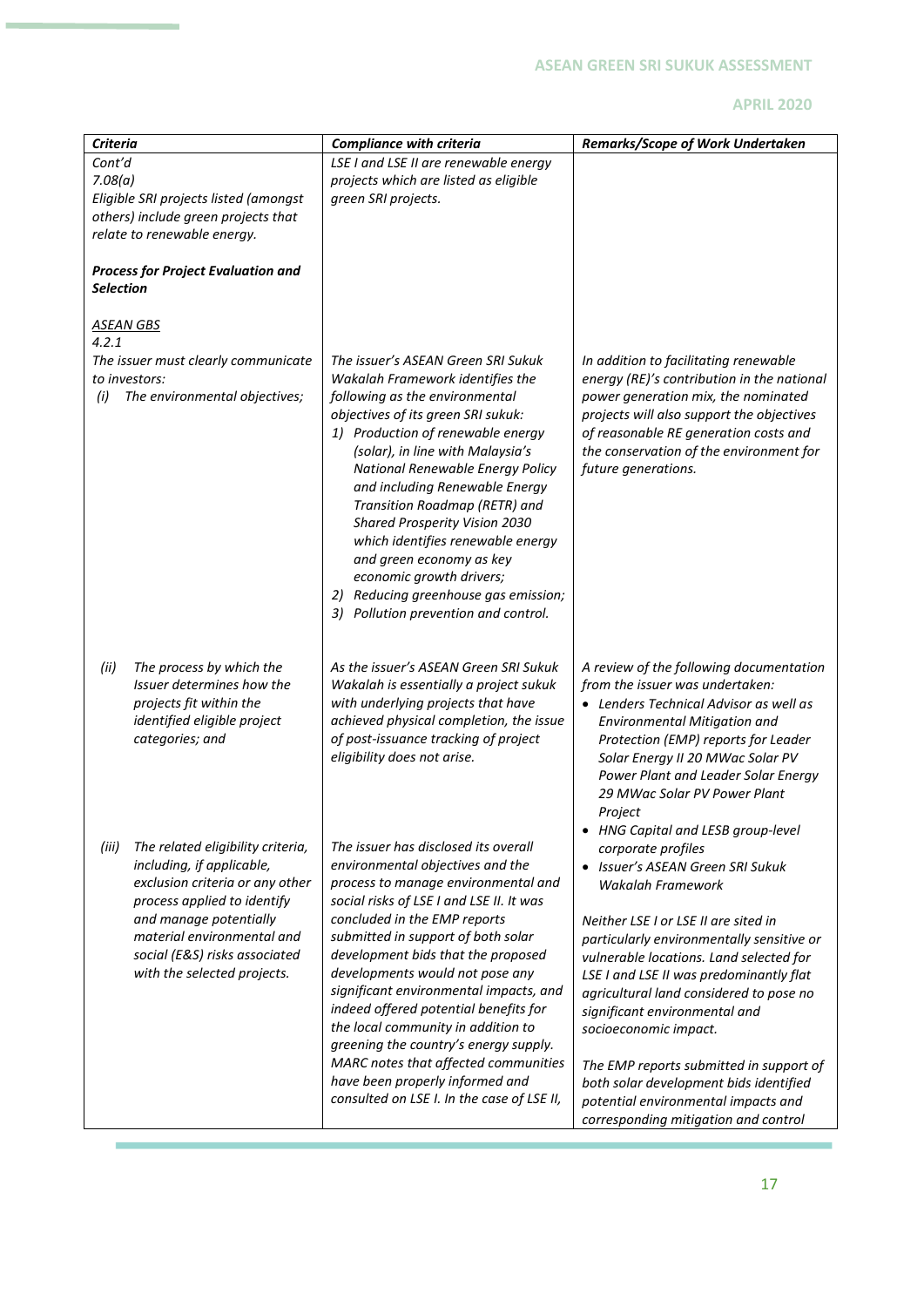| <b>Criteria</b>                                                                                                                                                                                                                                                                                                                            | <b>Compliance with criteria</b>                                                                                                                                                                                                                                                                                     | Remarks/Scope of Work Undertaken                                                                                                                                                                                                                                                                                                                                     |
|--------------------------------------------------------------------------------------------------------------------------------------------------------------------------------------------------------------------------------------------------------------------------------------------------------------------------------------------|---------------------------------------------------------------------------------------------------------------------------------------------------------------------------------------------------------------------------------------------------------------------------------------------------------------------|----------------------------------------------------------------------------------------------------------------------------------------------------------------------------------------------------------------------------------------------------------------------------------------------------------------------------------------------------------------------|
| Cont'd                                                                                                                                                                                                                                                                                                                                     | there was no surrounding community                                                                                                                                                                                                                                                                                  | measures to prevent or minimise those                                                                                                                                                                                                                                                                                                                                |
|                                                                                                                                                                                                                                                                                                                                            | that had to be consulted.                                                                                                                                                                                                                                                                                           | impacts during the construction and<br>operational periods.                                                                                                                                                                                                                                                                                                          |
| <b>ASEAN GBS</b><br>4.2.2<br>The Issuer must establish the process<br>for project evaluation and selection<br>prior to the issuance of the Bonds<br>and disclose the same to investors in<br>the documentation for the issuance<br>of the Bonds.                                                                                           | The projects have been selected<br>prior to the issuance of the sukuk as<br>disclosed in the Issuer's ASEAN Green<br>SRI Sukuk Wakalah Framework.                                                                                                                                                                   | All contractors and suppliers were<br>required to comply with applicable laws,<br>local health, safety and environmental<br>(HSE) regulations and to take the<br>necessary actions for the protection of<br>the public, the environment and<br>employees and assets.                                                                                                 |
| 4.2.3<br>Issuers are encouraged to position<br>this information within the context<br>of the Issuer's overarching<br>objectives, strategy, policy and/or<br>processes relating to environmental<br>sustainability. Issuers are also<br>encouraged to disclose any green<br>standards or certifications<br>referenced in project selection. | The guiding principle of ultimate<br>project sponsor HNG Capital pertaining<br>to project development, ownership and<br>operation is to meet or exceed both<br>local environmental codes and<br>standards in relation to air emissions,<br>water conservation, effluent discharge<br>and safeguarding biodiversity. | It is noted that both projects were<br>physically completed without incidents,<br>suggesting effective management of<br>work-related injuries, accidents,<br>regulatory violations, and near misses.<br>Measures implemented at LSE I and LSE II<br>to manage potentially material E&S<br>project risks during the operation phase<br>appear to be adequate overall. |
|                                                                                                                                                                                                                                                                                                                                            |                                                                                                                                                                                                                                                                                                                     | Based on our review of Lenders Technical<br>Advisor reports for LSE I and LSE II, we<br>are of the view that the selected<br>technologies reflect an appropriate<br>balance of Environmental, Social and<br>Governance (ESG) risk and Return on<br>Investment (ROI) considerations.                                                                                  |
| 4.2.4<br>It is recommended that the Issuer's<br>process for project evaluation and<br>selection be supported by an<br>external review.                                                                                                                                                                                                     | The issuer has appointed MARC as<br>external reviewer for the issuance.                                                                                                                                                                                                                                             |                                                                                                                                                                                                                                                                                                                                                                      |
| 4.2.5<br>The Issuer must make the following<br>publicly available on a website<br>designated by the Issuer at the time<br>of the issuance and throughout the<br>tenure of the Bonds:<br>The process for project<br>(i)<br>evaluation;<br>The use of proceeds; and<br>(ii)<br>External review report on the<br>(iii)<br>process (if any).   | The issuer has committed to make the<br>required information/documentation<br>available on a designated website.<br>More granular information about<br>green projects can be found in the<br>external review report.                                                                                                |                                                                                                                                                                                                                                                                                                                                                                      |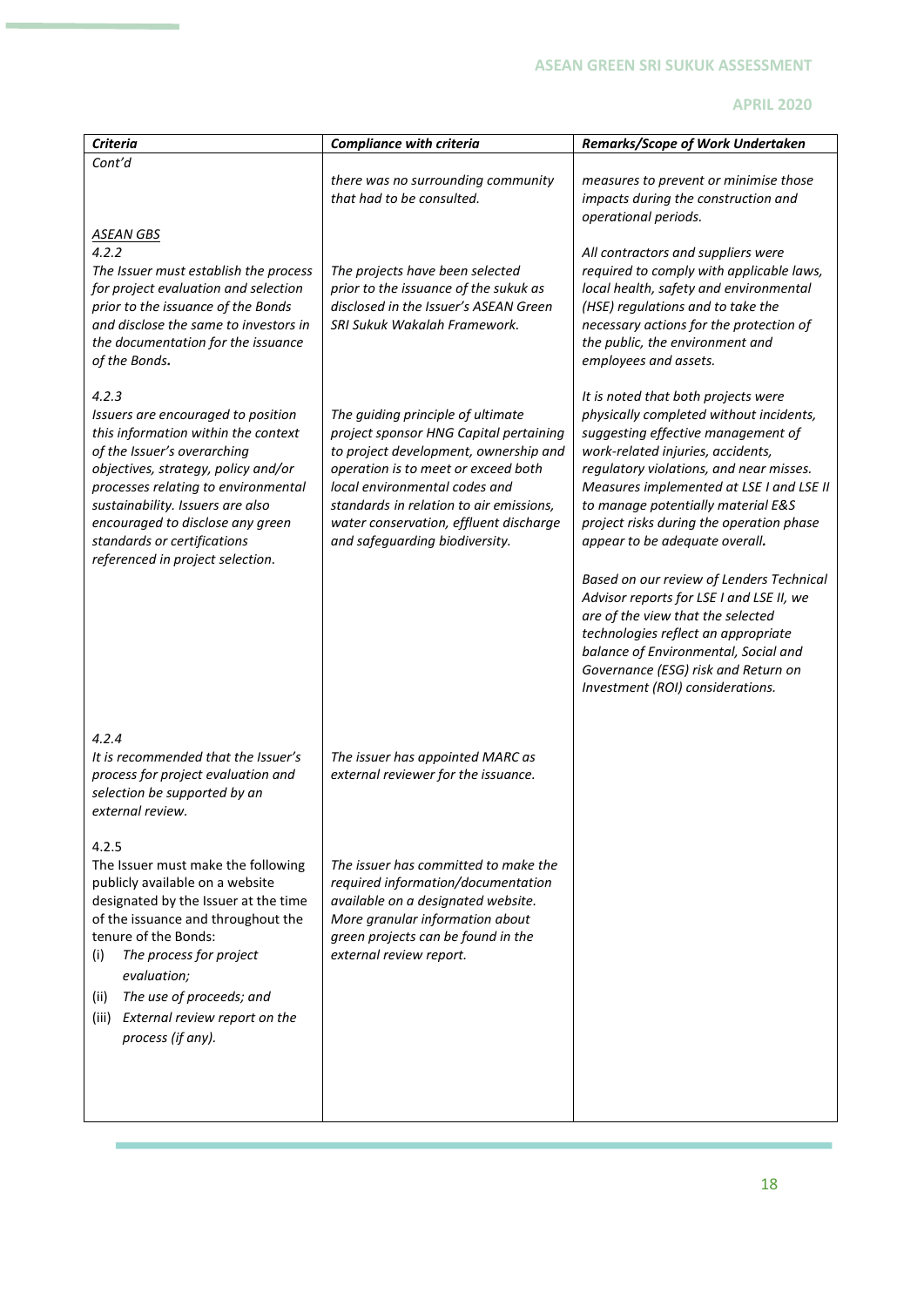| <b>Criteria</b>                                                                                                                                                                                                                                                                                                                                                                               | <b>Compliance with criteria</b>                                                                                                                                                                                                                                                                                                                                                                                 | Remarks/Scope of Work Undertaken |
|-----------------------------------------------------------------------------------------------------------------------------------------------------------------------------------------------------------------------------------------------------------------------------------------------------------------------------------------------------------------------------------------------|-----------------------------------------------------------------------------------------------------------------------------------------------------------------------------------------------------------------------------------------------------------------------------------------------------------------------------------------------------------------------------------------------------------------|----------------------------------|
| <b>Management of Proceeds</b>                                                                                                                                                                                                                                                                                                                                                                 |                                                                                                                                                                                                                                                                                                                                                                                                                 |                                  |
| <u>ASEAN GBS</u><br>4.3.1<br>Prior to the issuance of the Bonds,<br>the Issuer must disclose to investors<br>in the documentation for the<br>issuance of the Bonds the process for<br>managing the net proceeds from the<br>Bonds.                                                                                                                                                            | The process for managing the net<br>proceeds from the sukuk is disclosed in<br>the Issuer's ASEAN Green SRI Sukuk<br>Wakalah Framework.                                                                                                                                                                                                                                                                         |                                  |
| 4.3.2<br>The net proceeds of the Bonds, or an<br>amount equal to these net proceeds,<br>must be credited into a sub-account,<br>moved to a sub-portfolio or<br>otherwise tracked by the Issuer in an<br>appropriate manner and attested<br>to by a formal internal process. The<br>total amount deployed from the net<br>proceeds for the eligible projects<br>need not occur simultaneously. | Designated accounts will be<br>established into which net proceeds<br>will be credited and managed by the<br>Security Trustee in accordance with the<br>terms and conditions of the SRI Sukuk.                                                                                                                                                                                                                  |                                  |
| 4.3.3<br>As long as the Bonds are<br>outstanding, the balance of the<br>tracked net proceeds must be<br>periodically adjusted to match<br>allocations to eligible projects made<br>during that period.                                                                                                                                                                                        | The allocations to the nominated<br>projects (LSE I and LSE II) after the pre-<br>funding of the FSRA will match the<br>balance of the net proceeds from the<br>outstanding sukuk.                                                                                                                                                                                                                              |                                  |
| 4.3.4<br>The Issuer must also disclose to<br>investors in the documentation for<br>the issuance of the Bonds the<br>intended types of temporary<br>placement for the balance of<br>unallocated net proceeds.                                                                                                                                                                                  | The required disclosures will be<br>provided in the terms and conditions of<br>the ASEAN Green SRI Sukuk Wakalah.                                                                                                                                                                                                                                                                                               |                                  |
| 4.3.5<br>It is recommended that the Issuer's<br>management of proceeds be<br>supplemented by the use of an<br>auditor, or other third party, to verify<br>the internal tracking method and the<br>allocation of funds from the Bonds<br>proceeds.                                                                                                                                             | The appointment of an external<br>auditor to review the allocation of<br>funds until full allocation of the sukuk<br>net proceeds is recommended but not<br>mandatory. In this case, full<br>deployment of the net proceeds for<br>refinancing and/or part-financing<br>and/or part-reimbursement of total<br>development costs of the eligible<br>projects is expected to occur upon<br>issuance of the sukuk. |                                  |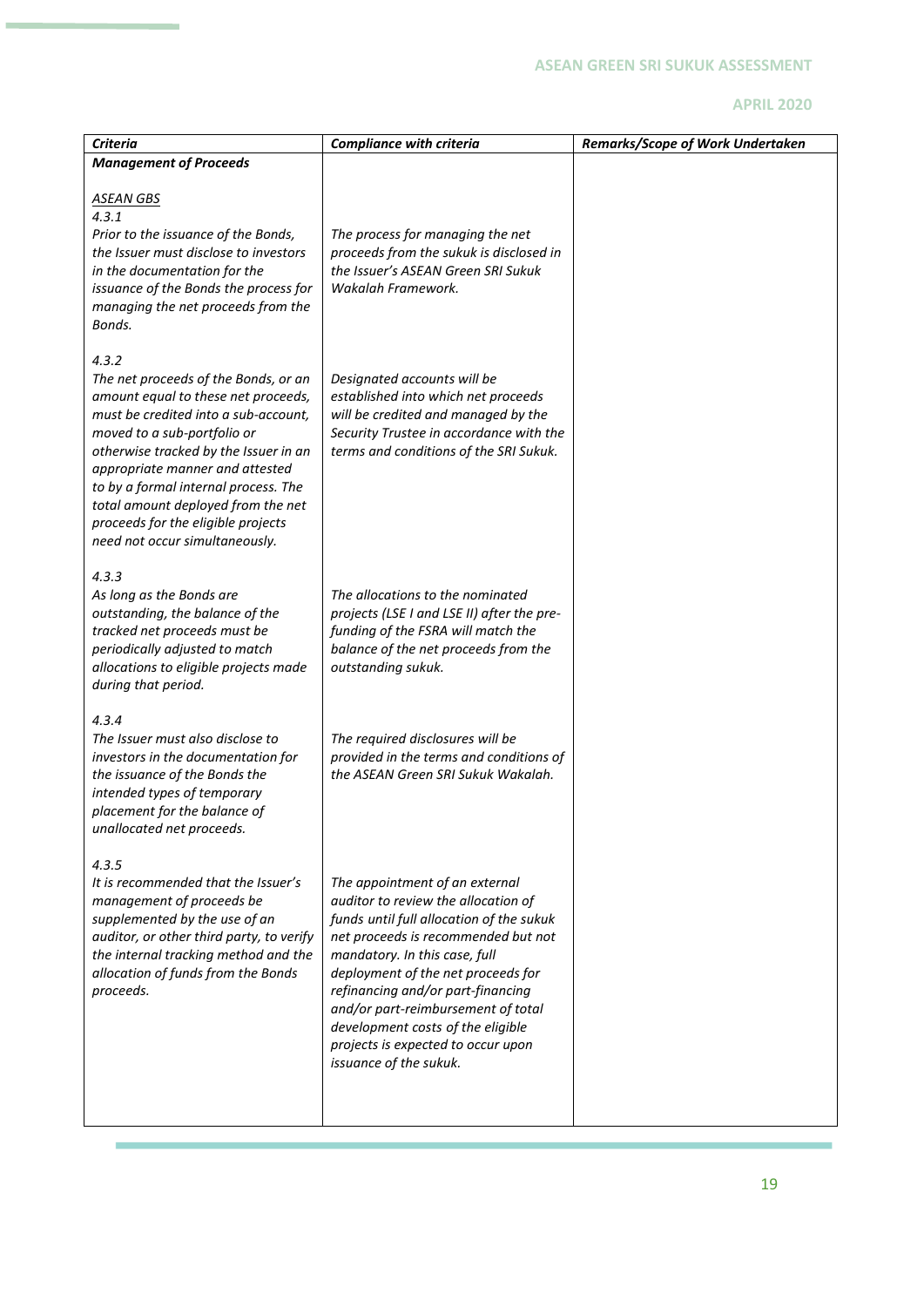| <b>Criteria</b>                                                                                                                                                                                                                                                                                                                                                                                                                                                                                                              | <b>Compliance with criteria</b>                                                                                                                                                                                                                                                                                                                                                                                                                                                                                                                                                                                                                                                                                                                                                       | Remarks/Scope of Work Undertaken                                           |
|------------------------------------------------------------------------------------------------------------------------------------------------------------------------------------------------------------------------------------------------------------------------------------------------------------------------------------------------------------------------------------------------------------------------------------------------------------------------------------------------------------------------------|---------------------------------------------------------------------------------------------------------------------------------------------------------------------------------------------------------------------------------------------------------------------------------------------------------------------------------------------------------------------------------------------------------------------------------------------------------------------------------------------------------------------------------------------------------------------------------------------------------------------------------------------------------------------------------------------------------------------------------------------------------------------------------------|----------------------------------------------------------------------------|
| Cont'd                                                                                                                                                                                                                                                                                                                                                                                                                                                                                                                       |                                                                                                                                                                                                                                                                                                                                                                                                                                                                                                                                                                                                                                                                                                                                                                                       |                                                                            |
| <b>ASEAN GBS</b><br>4.3.6<br>Where the Issuer appoints an auditor<br>or other third party to verify the<br>Issuer's management of proceeds,<br>the Issuer must make the report<br>produced by the auditor or other<br>third party publicly available on a<br>website designated by the Issuer at<br>the time of the issuance of the<br>Bonds.                                                                                                                                                                                | Availability of the report verifying the<br>Issuer's management of proceeds on a<br>designated website is conditioned<br>upon the appointment of an auditor or<br>third party.                                                                                                                                                                                                                                                                                                                                                                                                                                                                                                                                                                                                        |                                                                            |
| <b>SRI Sukuk Framework</b><br>7.13<br>An issuer must ensure that the<br>proceeds allocated for the Eligible<br>SRI projects are credited into a<br>designated account or otherwise<br>tracked in an appropriate manner.                                                                                                                                                                                                                                                                                                      | The proceeds allocated for the Eligible<br>SRI projects will be credited into<br>designated accounts to be managed by<br>the Security Trustee in accordance with<br>the terms and conditions of the SRI<br>Sukuk.                                                                                                                                                                                                                                                                                                                                                                                                                                                                                                                                                                     |                                                                            |
| <b>Reporting</b><br><b>ASEAN GBS</b><br>4.4.1<br>Issuers must report to investors at<br>least on an annual basis and are<br>encouraged to make more frequent<br>reporting on the use of proceeds<br>until full allocation, and on a timely<br>basis in the case of material<br>developments. The annual report<br>should include a list of the projects<br>to which the Bonds proceeds have<br>been allocated, as well as a brief<br>description of the projects and the<br>amounts allocated, and their<br>expected impact. | The issuer intends to provide annual<br>reporting to the sukukholders via its<br>website. The annual report will<br>provide:<br>The original amount allocated for<br>٠<br>the eligible green SRI projects;<br>The amount utilised for the eligible<br>$\bullet$<br>green SRI projects;<br>The balance of unallocated<br>$\bullet$<br>proceeds and where such amount is<br>placed or invested pending<br>utilisation, and<br>The list of the Eligible Green SRI<br>$\bullet$<br>projects in which the ASEAN Green<br>SRI Sukuk Wakalah proceeds have<br>been allocated to and a brief<br>description of the said Eligible<br>Green SRI Projects and their impact<br>or expected impact, including the<br>key underlying methodology or<br>assumptions used to determine the<br>impact. | A review of the ASEAN Green SRI Sukuk<br>Wakalah Framework was undertaken. |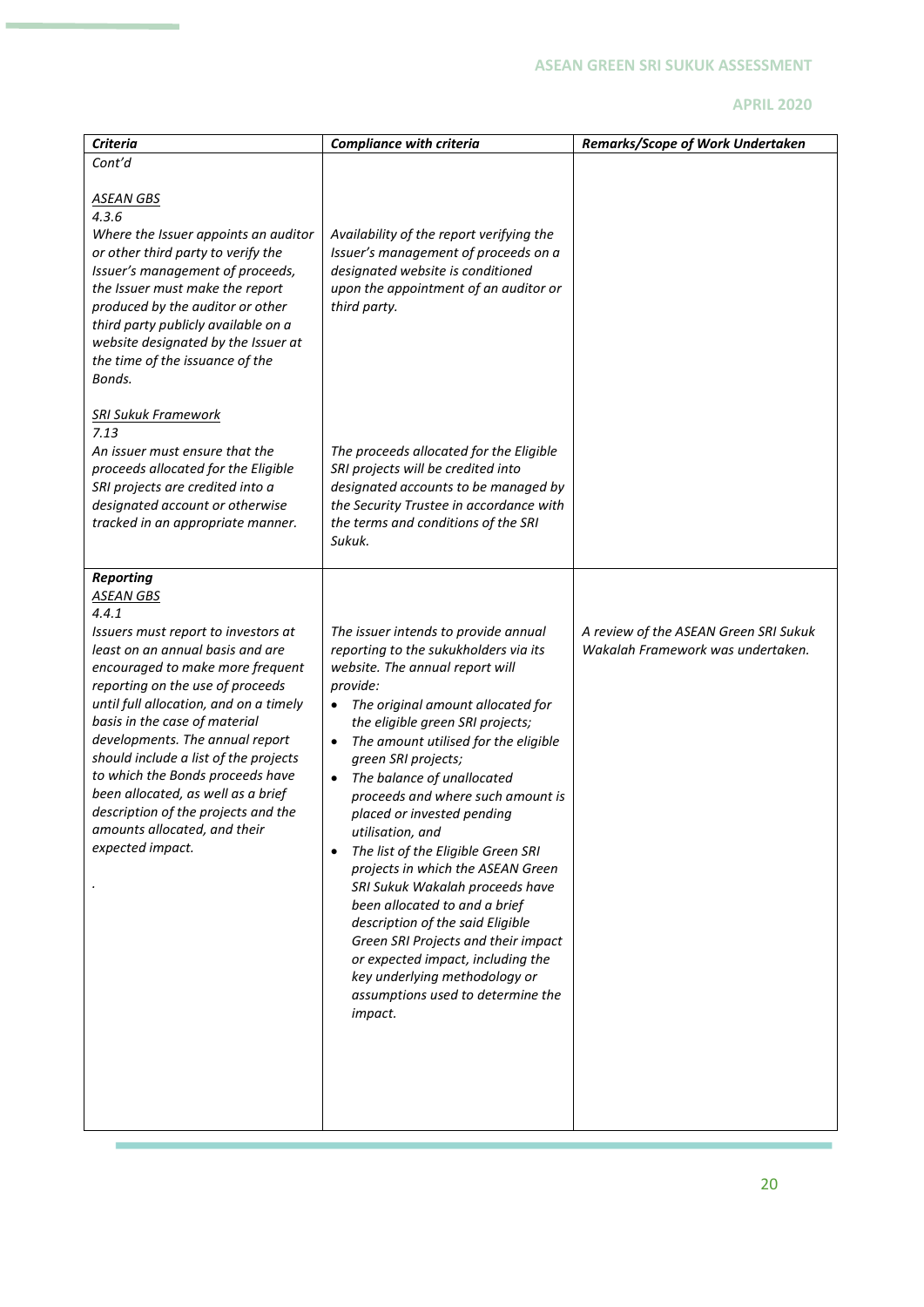| <b>Criteria</b>                                                  | <b>Compliance with criteria</b>                                              | Remarks/Scope of Work Undertaken |
|------------------------------------------------------------------|------------------------------------------------------------------------------|----------------------------------|
| Cont'd                                                           |                                                                              |                                  |
| 4.4.2                                                            |                                                                              |                                  |
| Where confidentiality agreements,                                | Not applicable, this issuance only                                           |                                  |
| competitive considerations, or a                                 | concerns two projects.                                                       |                                  |
| large number of underlying projects                              |                                                                              |                                  |
| limit the amount of detail that can                              |                                                                              |                                  |
| be made available, the Issuer may                                |                                                                              |                                  |
| present the information in generic                               |                                                                              |                                  |
| terms or on an aggregated portfolio                              |                                                                              |                                  |
| basis (e.g. percentage allocated to                              |                                                                              |                                  |
| certain project categories).                                     |                                                                              |                                  |
| 4.4.3                                                            |                                                                              |                                  |
| It is recommended that Issuers use                               | The issuer intends to report on the                                          |                                  |
| qualitative performance indicators,                              | environmental impacts of the project.                                        |                                  |
| and where feasible, quantitative                                 | The indicator that it will report on                                         |                                  |
| performance measures and disclose                                | added generation capacity and tonnes                                         |                                  |
| the key underlying methodology                                   | of CO2 emissions avoided per year for                                        |                                  |
| and/or assumptions used in the                                   | LSE I and LSE II.                                                            |                                  |
| quantitative determination.                                      |                                                                              |                                  |
|                                                                  |                                                                              |                                  |
| 4.4.4                                                            |                                                                              |                                  |
| It is recommended that the Issuer's                              | Updates of the external review are                                           |                                  |
| annual reporting on the use of                                   | encouraged by the ASEAN GBS but are                                          |                                  |
| proceeds be supplemented by a                                    | strictly voluntary.                                                          |                                  |
| confirmation of such use of proceeds                             |                                                                              |                                  |
| by an external reviewer along with                               |                                                                              |                                  |
| any relevant updates of the external                             |                                                                              |                                  |
| review.                                                          |                                                                              |                                  |
| 4.4.5                                                            |                                                                              |                                  |
| The Issuer must provide to investors                             | The issue has committed to annual                                            |                                  |
| the annual reporting and the                                     | reporting on a designated website. An                                        |                                  |
| external review on the annual                                    | external review on the annual                                                |                                  |
| reporting, if any, through a website                             | reporting is encouraged by the ASEAN                                         |                                  |
| designated by the Issuer and/or                                  | GBS but is strictly voluntary.                                               |                                  |
| annual reports throughout the                                    |                                                                              |                                  |
| tenure of the Bonds.                                             |                                                                              |                                  |
|                                                                  |                                                                              |                                  |
| <b>SRI Sukuk Framework</b>                                       |                                                                              |                                  |
| 7.14                                                             |                                                                              |                                  |
| An issuer must provide the following                             | The issuer has committed to make                                             |                                  |
| information to the sukukholders<br>annually through a designated | available the information as specified<br>in paragraph 7.14 (a) through (d). |                                  |
| website:                                                         |                                                                              |                                  |
| a) The original amount allocated                                 |                                                                              |                                  |
| for the Eligible SRI projects;                                   |                                                                              |                                  |
| The amount utilised for the<br>b)                                |                                                                              |                                  |
| Eligible SRI projects;                                           |                                                                              |                                  |
| The unutilised amount and<br>C)                                  |                                                                              |                                  |
| where such unutilised amount                                     |                                                                              |                                  |
| is placed or invested pending                                    |                                                                              |                                  |
| utilisation; and assumptions                                     |                                                                              |                                  |
|                                                                  |                                                                              |                                  |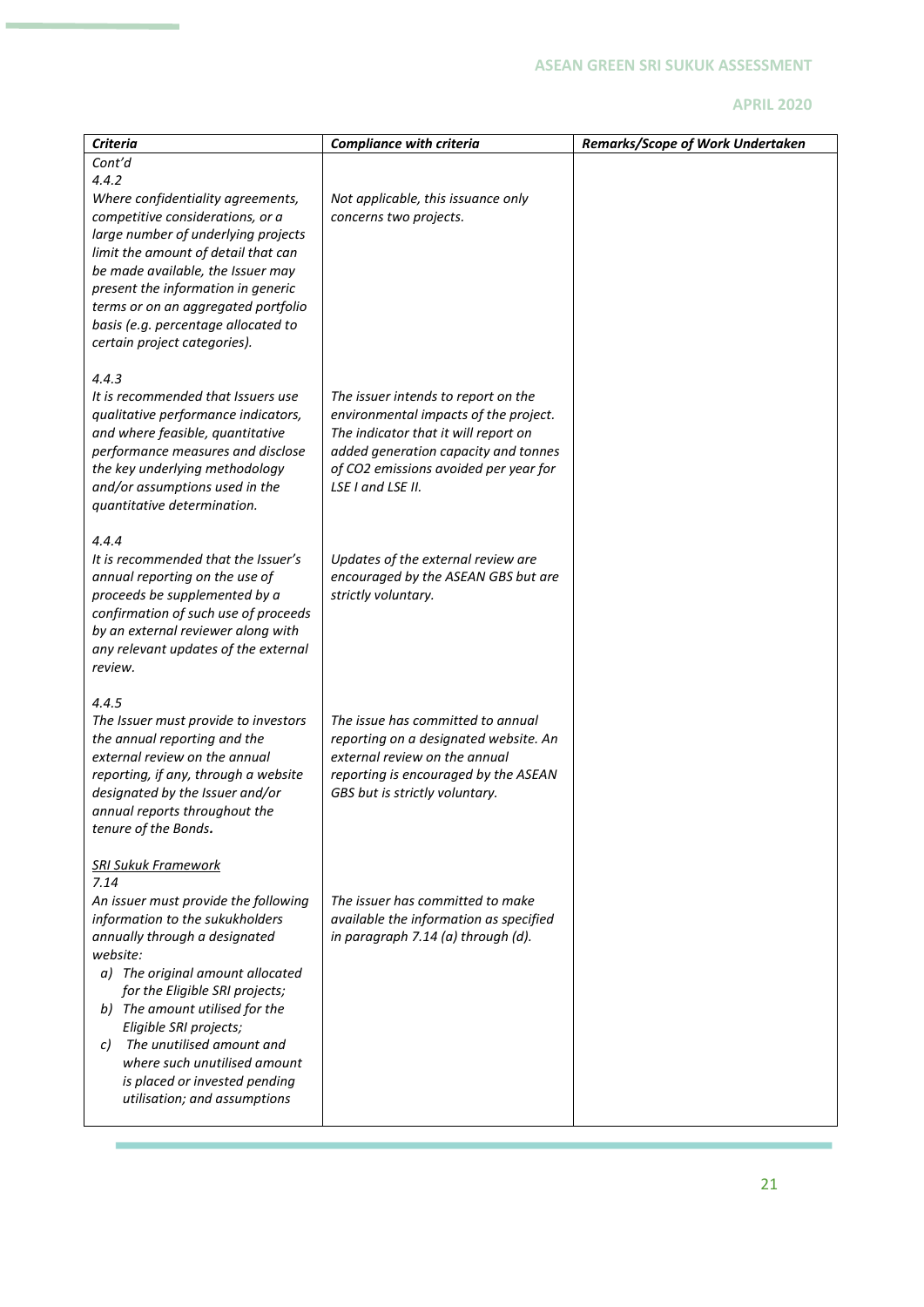| <b>Criteria</b><br>Cont'd                                        | <b>Compliance with criteria</b>                                     | Remarks/Scope of Work Undertaken |
|------------------------------------------------------------------|---------------------------------------------------------------------|----------------------------------|
|                                                                  |                                                                     |                                  |
| used to determine the impact or                                  |                                                                     |                                  |
| expected impact.                                                 |                                                                     |                                  |
| d) The list of the Eligible SRI projects                         |                                                                     |                                  |
| in which the SRI sukuk proceeds                                  |                                                                     |                                  |
| have been allocated to and a                                     |                                                                     |                                  |
| brief description of the said                                    |                                                                     |                                  |
| Eligible SRI projects and their                                  |                                                                     |                                  |
| impact or expected impact,                                       |                                                                     |                                  |
| including the key underlying                                     |                                                                     |                                  |
| methodology or assumptions                                       |                                                                     |                                  |
| used to determine the impact or                                  |                                                                     |                                  |
| expected impact.                                                 |                                                                     |                                  |
|                                                                  |                                                                     |                                  |
| 7.15                                                             |                                                                     |                                  |
| Where an issuer is unable to make                                | Issuer has committed to make                                        |                                  |
| available comprehensive information                              | available the information required in                               |                                  |
| as specified in paragraph 7.14 above                             | paragraph 7.14.                                                     |                                  |
| due to confidentiality agreements or                             |                                                                     |                                  |
| competitive considerations, such                                 |                                                                     |                                  |
| issuer may provide the information                               |                                                                     |                                  |
| in generic terms or on an                                        |                                                                     |                                  |
| aggregated portfolio basis (e.g.                                 |                                                                     |                                  |
| percentage allocated to certain                                  |                                                                     |                                  |
| project categories)                                              |                                                                     |                                  |
| <b>Disclosure Requirements</b>                                   |                                                                     |                                  |
|                                                                  |                                                                     |                                  |
| <u> SRI Sukuk Framework</u>                                      |                                                                     |                                  |
| 7.16                                                             |                                                                     |                                  |
| The following information must be                                |                                                                     |                                  |
| included:                                                        |                                                                     |                                  |
| a) The overall SRI objectives that the                           | Complied. Refer to assessment of                                    |                                  |
| issuer intends to achieve;                                       | compliance with ASEAN GBS 4.2.1                                     |                                  |
| b) The utilisation of proceeds from                              |                                                                     |                                  |
| the issuance of the SRI sukuk.                                   | Complied. Refer to assessment of                                    |                                  |
| Where all or part of the proceeds                                | compliance with ASEAN GBS 4.1.1 and                                 |                                  |
| are used for refinancing, an issuer                              | 4.1.4                                                               |                                  |
| must provide the amount of                                       |                                                                     |                                  |
| proceeds being allocated for                                     |                                                                     |                                  |
| refinancing and which Eligible SRI                               |                                                                     |                                  |
| projects to be refinanced;                                       |                                                                     |                                  |
| c) The Eligible SRI projects in which                            | Complied. Refer to assessment of                                    |                                  |
| the proceeds will be allocated;                                  | compliance with ASEAN GBS 4.1.2                                     |                                  |
| d) The details of the Eligible SRI<br>projects and to the extent | Complied. Refer to assessment of<br>compliance with ASEAN GBS 4.1.3 |                                  |
| possible, impact objectives from                                 |                                                                     |                                  |
| the Eligible SRI projects;                                       |                                                                     |                                  |
| e) The processes used by the issuer                              | Complied. Refer to assessment of                                    |                                  |
| to evaluate and select the Eligible                              | compliance with ASEAN GBS 4.2.1                                     |                                  |
| SRI projects;                                                    |                                                                     |                                  |
|                                                                  |                                                                     |                                  |
|                                                                  |                                                                     |                                  |

٠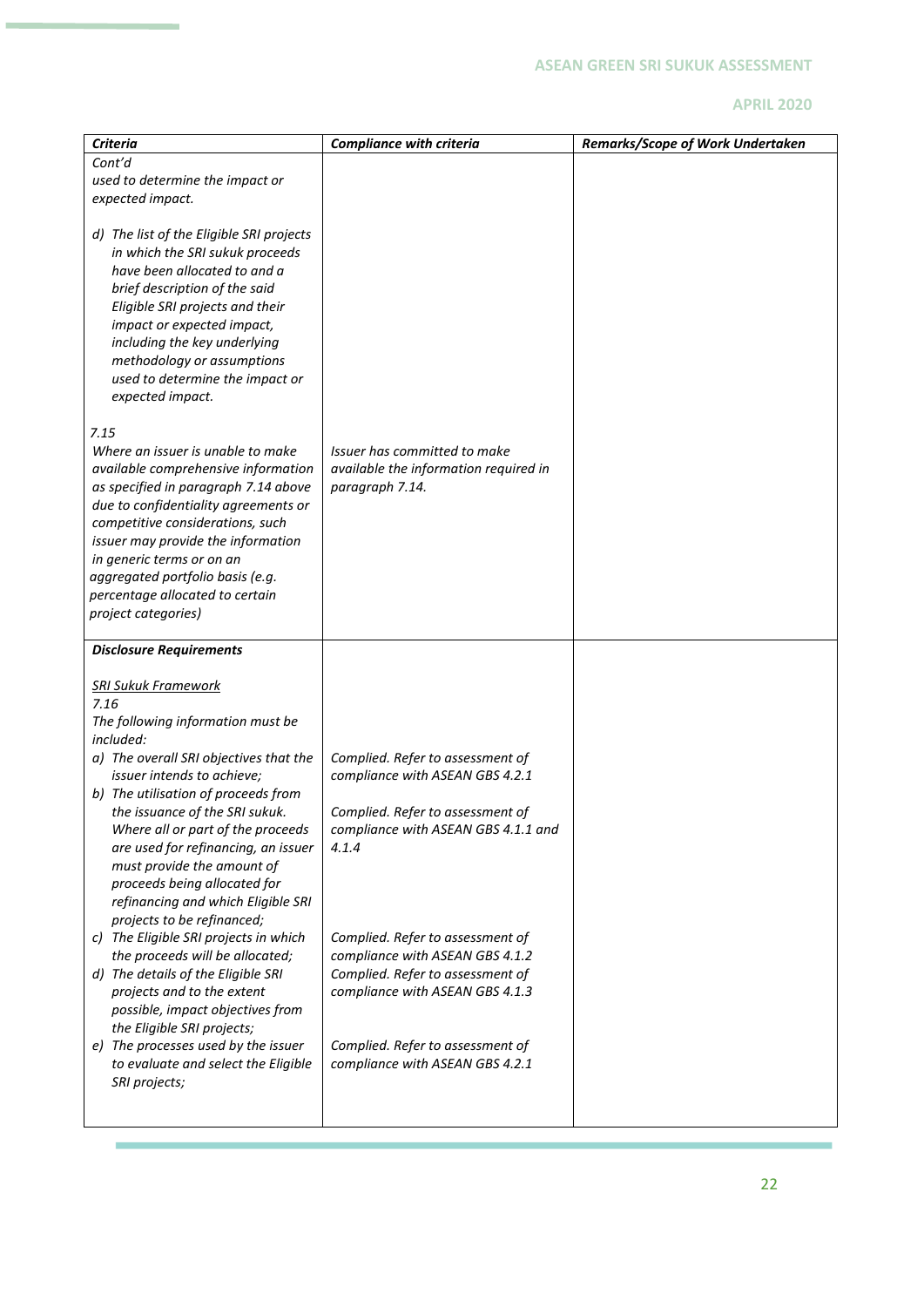|                                                                                                                                                                                                                                                                                                             |                                                                                                                                                                                                                                                                                                                                                                                                                                                                                                                                                                                                                                                                                                                                       | Remarks/Scope of Work Undertaken                                                                                                                                                                      |
|-------------------------------------------------------------------------------------------------------------------------------------------------------------------------------------------------------------------------------------------------------------------------------------------------------------|---------------------------------------------------------------------------------------------------------------------------------------------------------------------------------------------------------------------------------------------------------------------------------------------------------------------------------------------------------------------------------------------------------------------------------------------------------------------------------------------------------------------------------------------------------------------------------------------------------------------------------------------------------------------------------------------------------------------------------------|-------------------------------------------------------------------------------------------------------------------------------------------------------------------------------------------------------|
|                                                                                                                                                                                                                                                                                                             |                                                                                                                                                                                                                                                                                                                                                                                                                                                                                                                                                                                                                                                                                                                                       |                                                                                                                                                                                                       |
| The criteria used by the<br>issuer to identify and<br>manage material<br>environmental or social<br>risks associated with the                                                                                                                                                                               | Complied. Refer to assessment of<br>compliance with ASEAN GBS 4.2.1                                                                                                                                                                                                                                                                                                                                                                                                                                                                                                                                                                                                                                                                   |                                                                                                                                                                                                       |
| The processes used by the<br>issuer to manage the<br>proceeds from the issuance<br>of the SRI sukuk; and<br>A statement that the issuer<br>has complied with the<br>relevant environmental,<br>social and governance<br>standards or recognised<br>best practices relating to<br>the Eligible SRI projects. | Complied. Refer to assessment of<br>compliance with ASEAN GBS 4.3.1<br>Complied. The statement is provided in<br>the ASEAN Green SRI Sukuk Wakalah<br>Framework.                                                                                                                                                                                                                                                                                                                                                                                                                                                                                                                                                                      |                                                                                                                                                                                                       |
|                                                                                                                                                                                                                                                                                                             |                                                                                                                                                                                                                                                                                                                                                                                                                                                                                                                                                                                                                                                                                                                                       |                                                                                                                                                                                                       |
|                                                                                                                                                                                                                                                                                                             | Malaysian Rating Corporation Berhad<br>(MARC) has been engaged as an<br>independent external reviewer.<br>The review conducted by MARC is a full<br>review and addresses alignment with<br>all four components of the relevant<br>standards.                                                                                                                                                                                                                                                                                                                                                                                                                                                                                          | MARC has established a transparent<br>score-based framework for its green,<br>social and sustainability bond<br>assessments analysis that is published on<br>our website. The differentiated approach |
|                                                                                                                                                                                                                                                                                                             |                                                                                                                                                                                                                                                                                                                                                                                                                                                                                                                                                                                                                                                                                                                                       | taken recognises that some projects offer<br>more environmental and/or social<br>benefits than others.                                                                                                |
|                                                                                                                                                                                                                                                                                                             | MARC is registered with the Securities<br>Commission Malaysia as a credit rating<br>agency and has conducted the external<br>review according to the analytical<br>framework in MARC's Impact Bond<br>Assessment (IBA) methodology.                                                                                                                                                                                                                                                                                                                                                                                                                                                                                                   |                                                                                                                                                                                                       |
|                                                                                                                                                                                                                                                                                                             | MARC will provide this in the external<br>review report.                                                                                                                                                                                                                                                                                                                                                                                                                                                                                                                                                                                                                                                                              |                                                                                                                                                                                                       |
|                                                                                                                                                                                                                                                                                                             | Cont'd<br>Eligible SRI projects;<br><b>External Review</b><br><b>ASEAN GBS</b><br>Issuers are recommended to appoint<br>external review providers for the<br>bond issuances or programmes.<br>The external review may be partial,<br>covering only certain aspects of the<br>bonds framework or full, assessing<br>alignment with all four core<br>components as stated in the relevant<br>standards.<br>The external review provider must<br>have the relevant expertise and<br>experience in the components of the<br>Bonds which they are reviewing.<br>The external review provider must<br>also disclose their relevant<br>credentials and expertise, and the<br>scope of the review conducted in the<br>external review report. | <b>Compliance with criteria</b>                                                                                                                                                                       |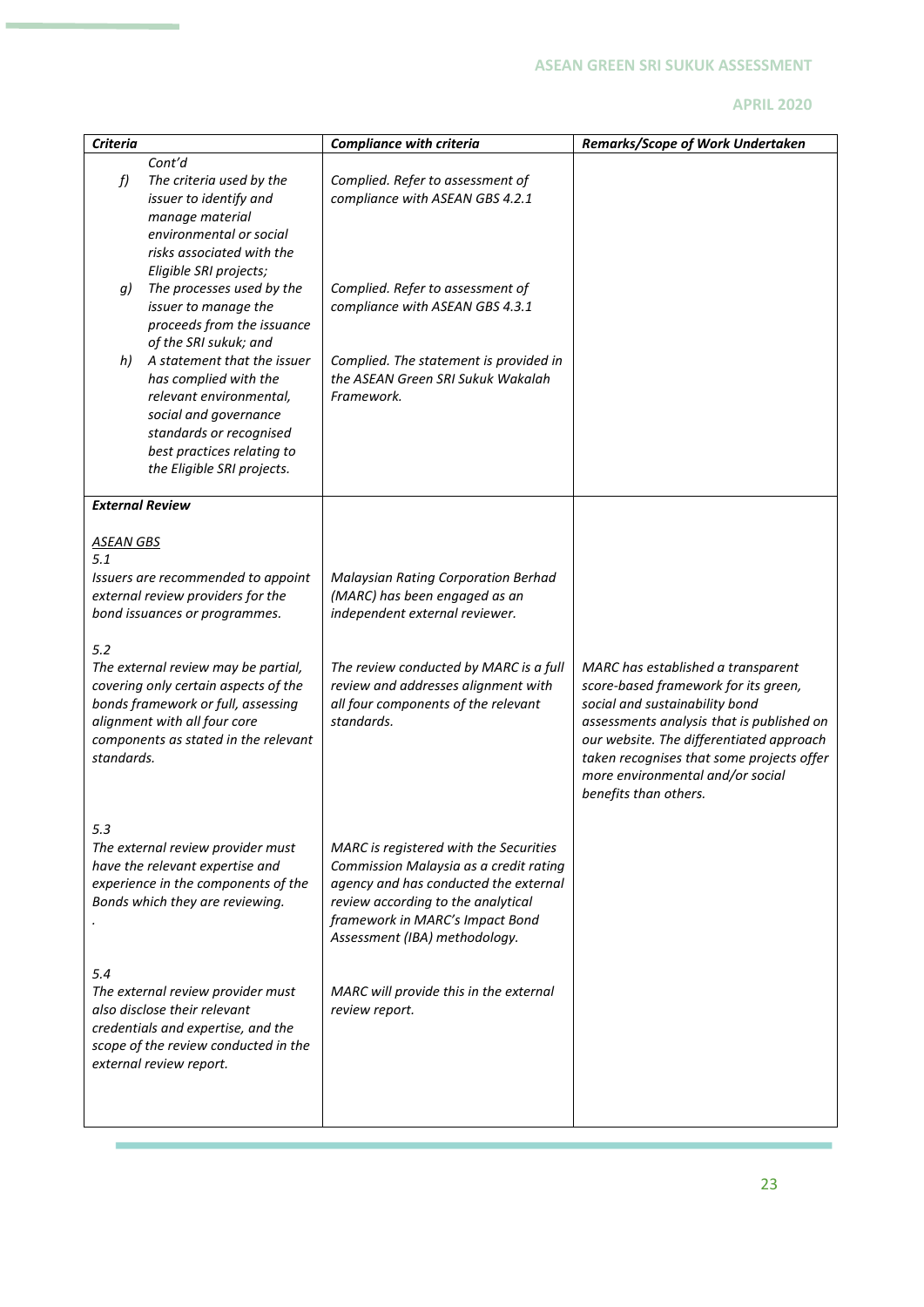| <b>Criteria</b>                                                                                                                                                                                | <b>Compliance with criteria</b>                                                    | <b>Remarks/Scope of Work Undertaken</b> |
|------------------------------------------------------------------------------------------------------------------------------------------------------------------------------------------------|------------------------------------------------------------------------------------|-----------------------------------------|
| <b>SRI Sukuk Framework</b><br>7.17<br>If an external reviewer is appointed<br>to assess and provide report on the<br>Eligible SRI projects or the issuer's<br>compliance with the requirements | The external review report will be<br>made available on the designated<br>website. |                                         |
| under these Guidelines, such<br>external reviewer's report must be<br>made available on the designated<br>website.                                                                             |                                                                                    |                                         |